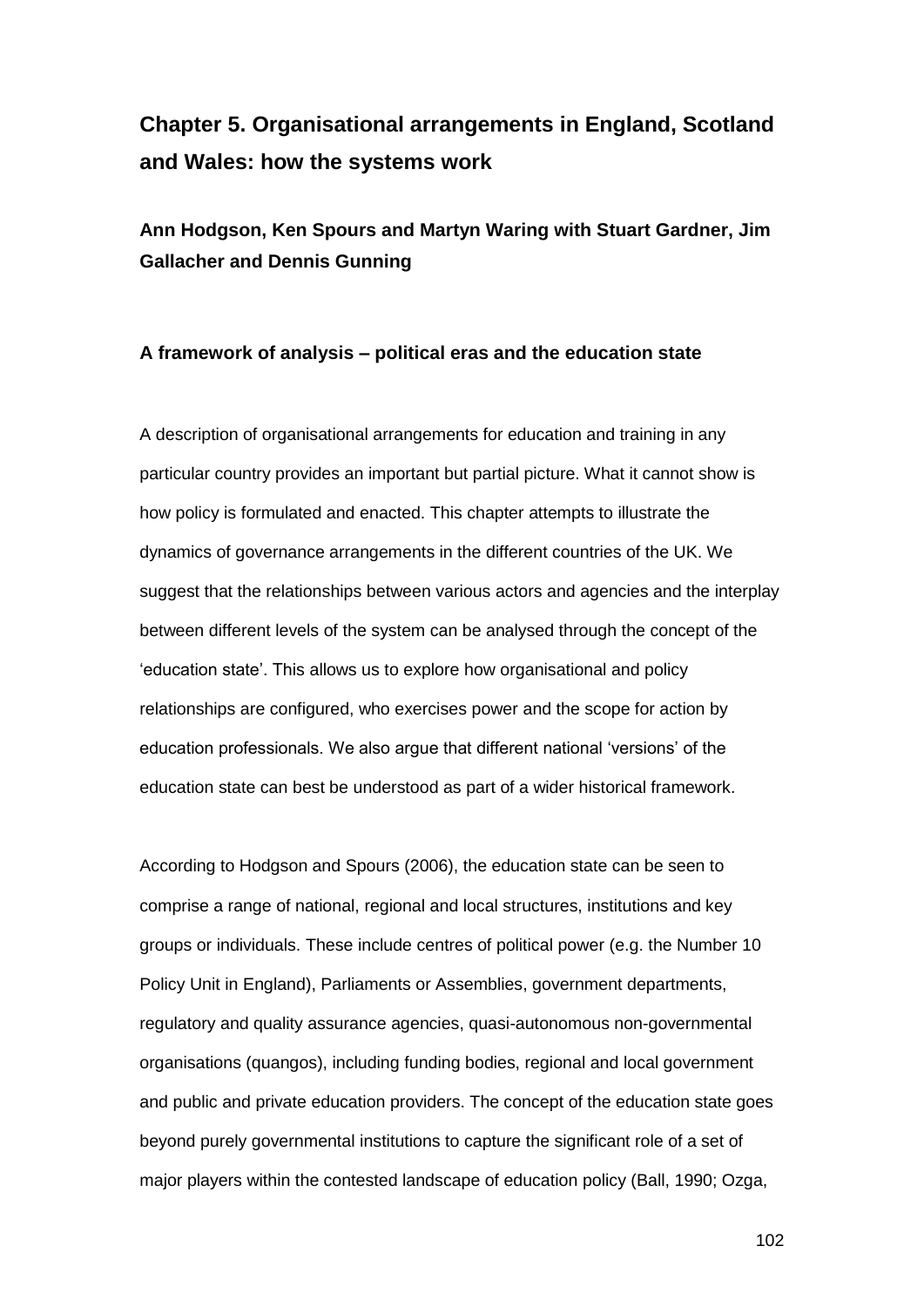2000). Key social partners and education pressure groups, such as professional associations, teacher unions and think tanks, as well as the education media and influential individuals, all of whom exercise different degrees of political power and influence at different points in the policy process, can play a major role within this expanded concept of the education state.

The balance and relationship between all of these components differ in the four countries of the UK. In England and Northern Ireland, for example, there is a greater role for quangos, whereas in Wales local government has retained greater influence and in Scotland the college sector continues to enjoy a prominent position. Each of the three country accounts below will provide examples of different approaches to the organisation of the education state and in the final part of the chapter we will draw out the implications for the way in which education and training policy-making is conducted and shapes the respective systems. While Northern Ireland did not feature as a specific national case in the research seminars, its current approach to policymaking is noted in the final section of this chapter.

It is important to set current models of the education state in each of the countries of the UK within an historical perspective. This allows us to see what was already happening prior to parliamentary devolution, what has taken place since and how these affect the dynamics of education and training policy in the UK. We use the concept of "political eras" (Hodgson and Spours, 2006), because this locates education policy and structures within a wider historical, socio-economic and political analysis. The term political eras describes a period of politics and policy-making framed by three major factors - underlying societal shifts and historical trends which influence the "shape" of the education and training system; the dominant political ideology of the time, which affects the parameters for reform; and national and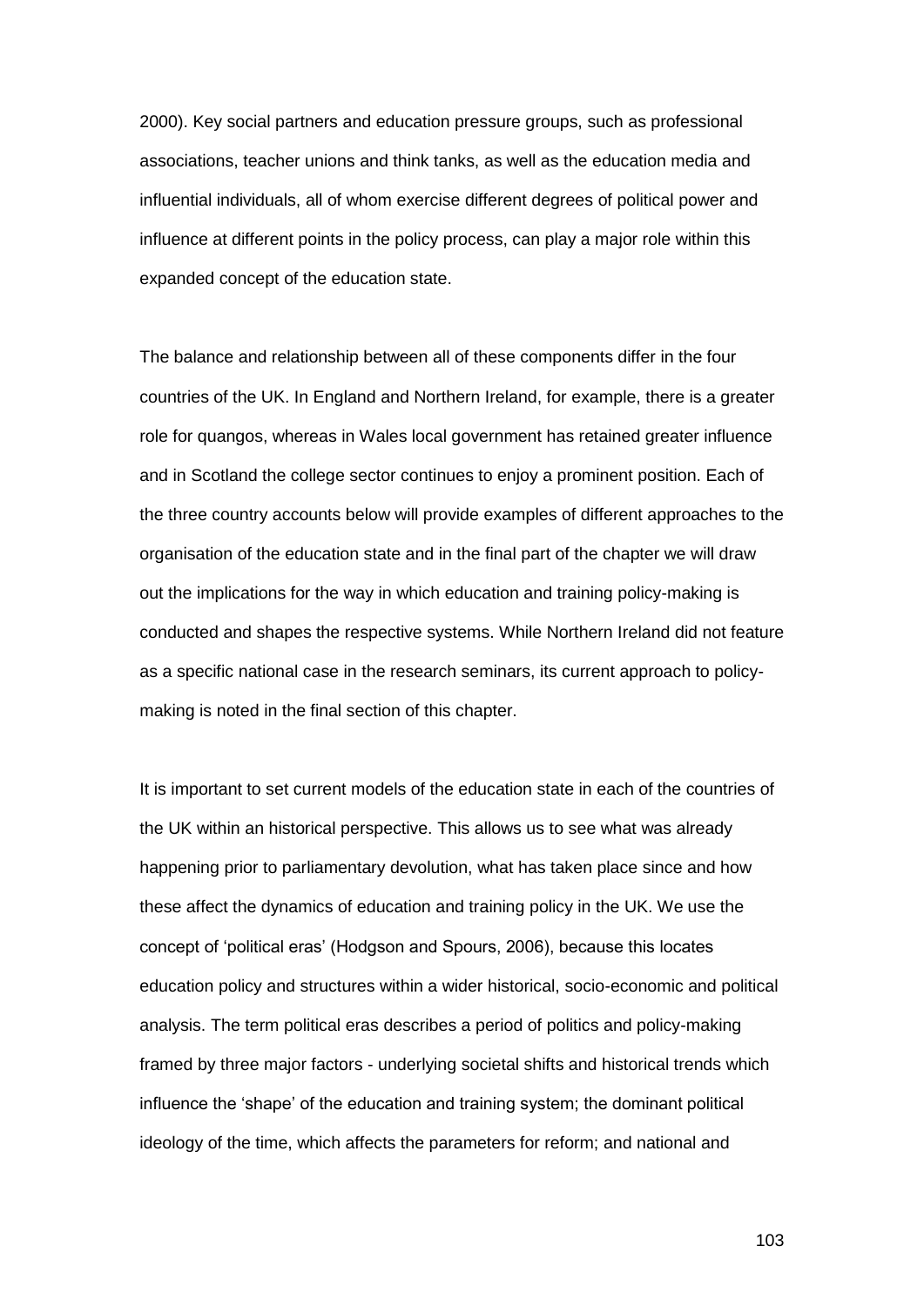international education debates which either support or contest the dominant ideology.

Throughout the seminar series that gave rise to this book, policy-makers, researchers and practitioners repeatedly asserted that governance arrangements in England had changed significantly over the past three decades, while in Scotland and Wales they had not. This assertion rests on an analysis that suggests that England has experienced a long political era of neo-liberal reform, beginning in the early 1980s under the Conservatives and arguably continuing in an adapted form under New Labour. Neo-liberalism and its associated reforms, it was claimed, did not take root in the other two countries to the same extent. As a result, the shape and dynamics of the education state changed more dramatically in England than in Wales or Scotland. The three case studies outlined below provide accounts to illustrate the degree to which this assertion holds true.

As we saw in Chapter 1, education policy in England was increasingly centralised and politicised from the early 1980s (Raffe and Spours, 2007). Powers were remorselessly concentrated in the hands of ministers and the Prime Minister, who used arms-length agencies (e.g. the Learning and Skills Council) and a variety of powerful policy levers (e.g. funding, inspection, targets and performance tables) to influence the behaviour of education institutions. At the same time, individual education providers were given greater autonomy from local government via college incorporation (UK Parliament, 1992) and local management of schools (UK Parliament, 1988). Policy centralisation was accompanied by privatisation and marketisation (Ball, 2007) as private providers (e.g. Tribal) took on roles that would previously have been undertaken by higher education institutions, Her Majesty"s Inspectorate and local authority advisory services. At the same time schools, colleges and independent learning providers were encouraged to compete for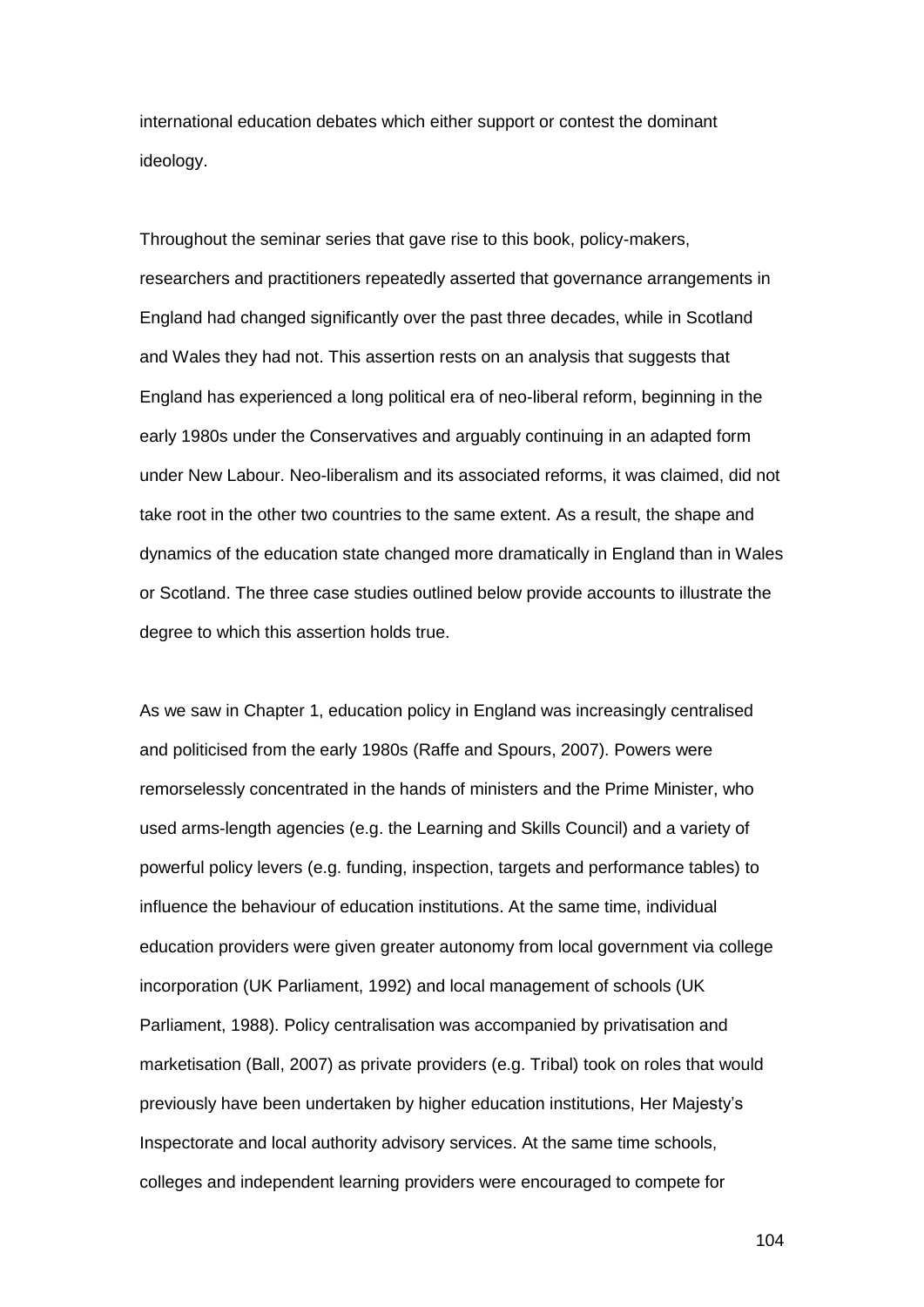learners. Local authorities, education professionals and teacher unions were marginalised in the policy process, particularly at the point of policy formulation (Coffield *et al.* 2008). Scotland and Wales, on the other hand, while affected by this political era of neo-liberalism prior to devolution, were able to retain a more traditional social democratic approach to policy-making with a greater role for local partners and education professionals (Raffe, 2007). It could be argued that this position has remained or even increased over the last 10 years, going some way to explaining key differences between the "education state" and how it operates in each of the three countries.

The remainder of this chapter contains four sections. The first three describe the organisational arrangements in England, Scotland and Wales respectively, raising issues about the nature and role of the state, the main policy players, the impact of patterns of participation in education and training and the relationship between national, regional and local governance and institutional configurations. Each account highlights implications for the conduct of policy and its effects on learners, educational professionals and wider stakeholders, such as employers. Reflections on these three accounts (also making brief reference to Northern Ireland) will form the basis of the final section. Here we reflect on the differing approaches to the education state, the extent to which these have led to greater divergence between the constituent parts of the UK in the provision of post-compulsory education and lifelong learning, and the competing pressures for convergence or divergence in the current political and economic climate.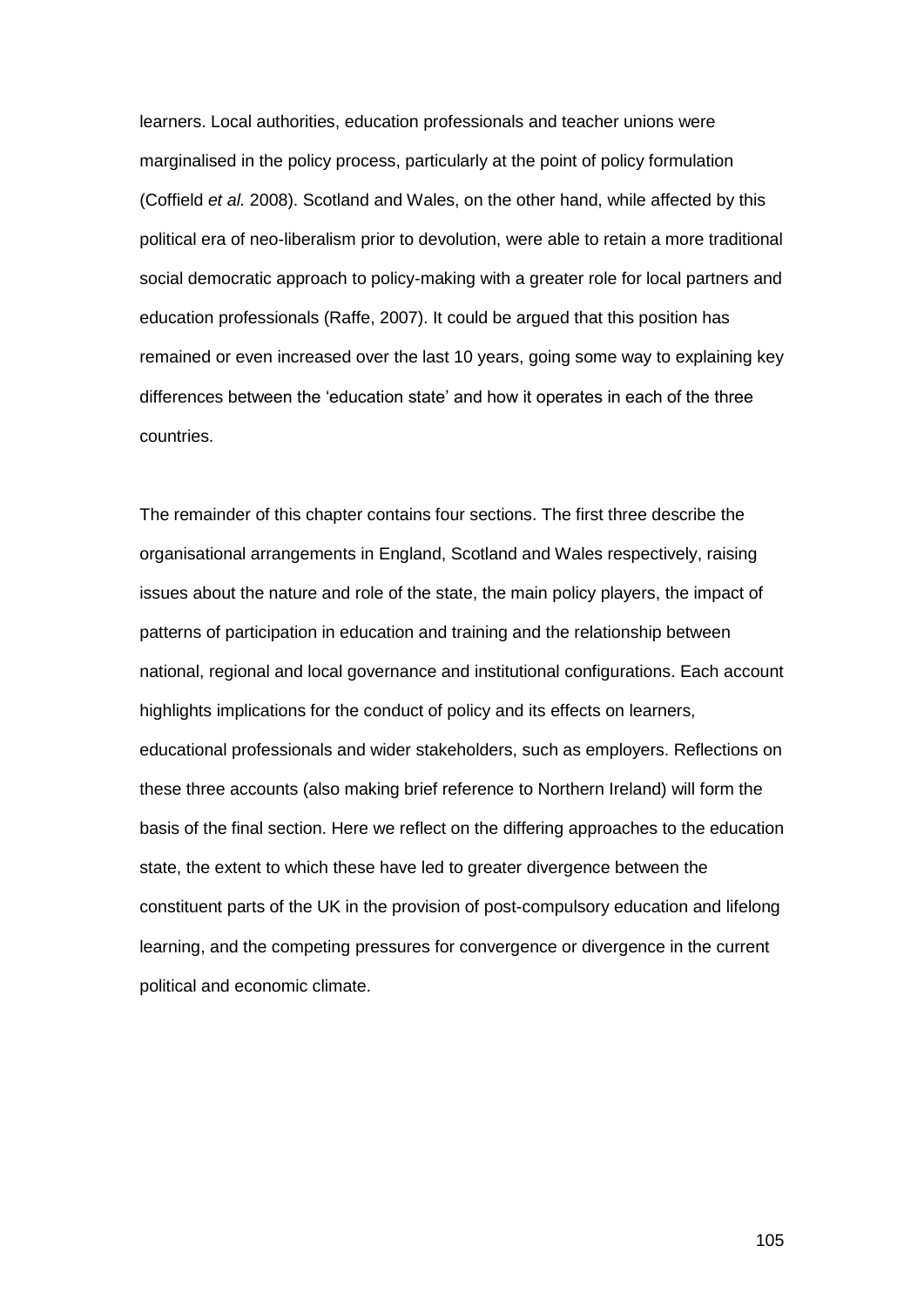# **Organisational arrangements in England**

#### **Stuart Gardner**

## **Introduction**

This account describes the organisation of post-compulsory education and training in England at government level and the intermediaries between government and local authorities or learning providers. It covers a period of significant investment in education and training, both for young people (aged 16-19) and adults (aged 19+), during which participation in learning by young people reached the highest levels ever and there was a major shift in the focus of state support for adult learning.

### **Current structural and organisational arrangements**

The organisation of the post-compulsory education and training system in England in the period 1997 to 2010 saw numerous changes at government level. The Labour Party was in government throughout that period, until the general election of May 2010, which resulted in a Conservative-Liberal Democrat Coalition Government.

In 1997 all post-16 education and training policy fell under the Department for Education and Employment (DfEE); this covered all learning in schools, further education and sixth form colleges, higher education institutions, local authority adult education and private training providers.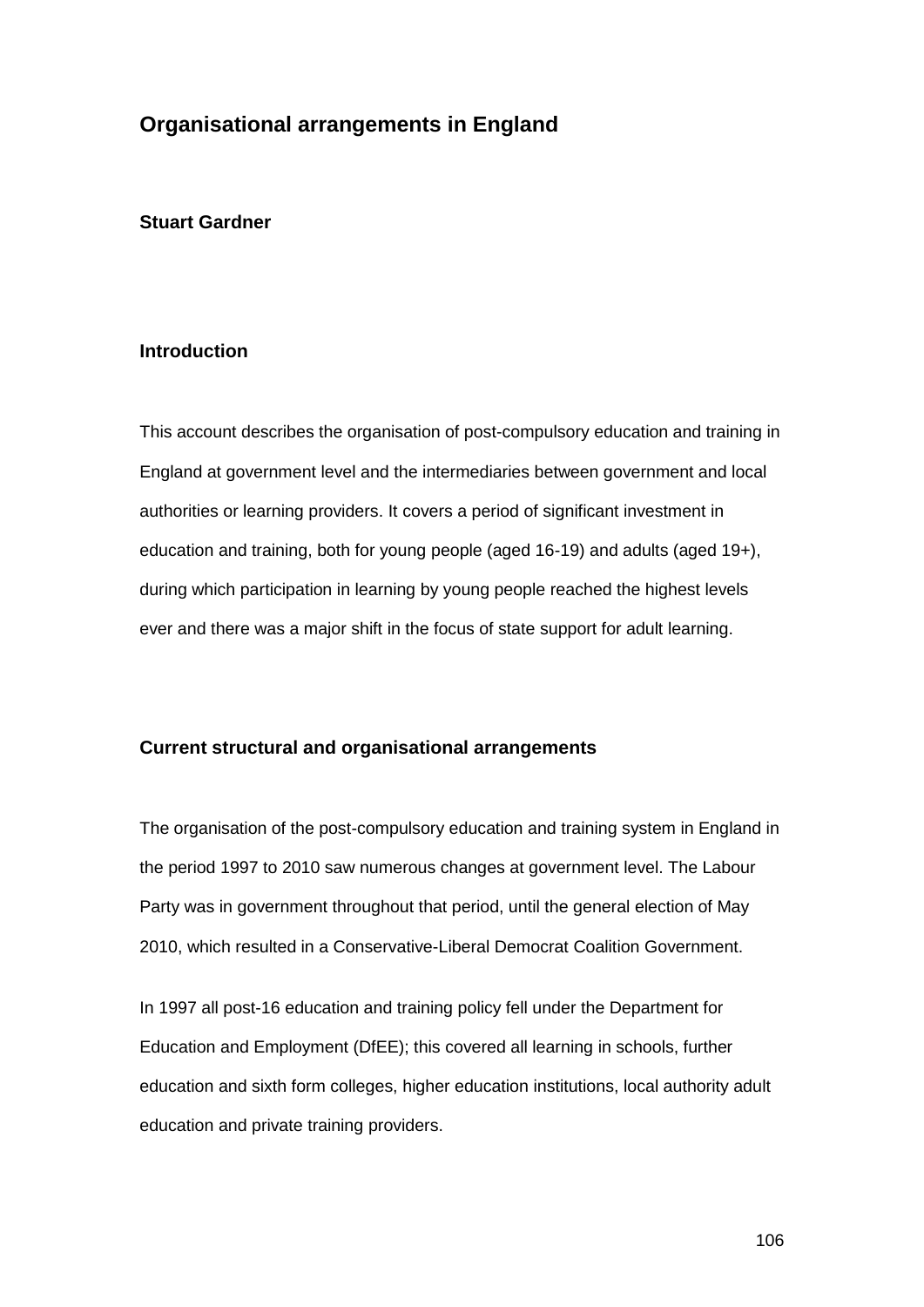In 2001 the employment functions were transferred to a newly created Department for Work and Pensions (DWP), with the DfEE becoming the Department for Education and Skills (DfES). In 2007 the DfES was split into two new departments; the Department for Children, Schools and Families (DCSF), which was responsible for education and training up to the age of 19, and the Department for Innovation, Universities and Skills (DIUS), with responsibility for education and training post-19. In 2009, DIUS was renamed the Department for Business, Innovation and Skills (BIS), taking on additional responsibilities, and in 2010, following the change in government, DCSF was renamed the Department for Education (DfE).

Whilst the responsibility for policy was at departmental level, the planning and funding of education was delivered through intermediaries. In 1997, the planning and funding of post-16 education (other than higher education) was the responsibility of the Further Education Funding Council (FEFC), a non-departmental public body; whilst training came under the aegis of some 72 Training and Enterprise Councils (TECs) across England, all of which were established as private companies, usually limited by guarantee.

In 2001, the functions of the FEFC and the TECs were merged into a new nondepartmental public body, the Learning and Skills Council (LSC), and in 2010, the LSC was abolished and three new bodies established: the Young People"s Learning Agency (YPLA), a non-departmental public body; the Skills Funding Agency (SFA), an executive agency within BIS; and the National Apprenticeship Service (NAS), a service within the SFA.

The inspection regime has been subject to less change over the period from 1997, but has not been entirely immune. Throughout that period, school sixth forms have been inspected by Ofsted, a non-ministerial government department. Private training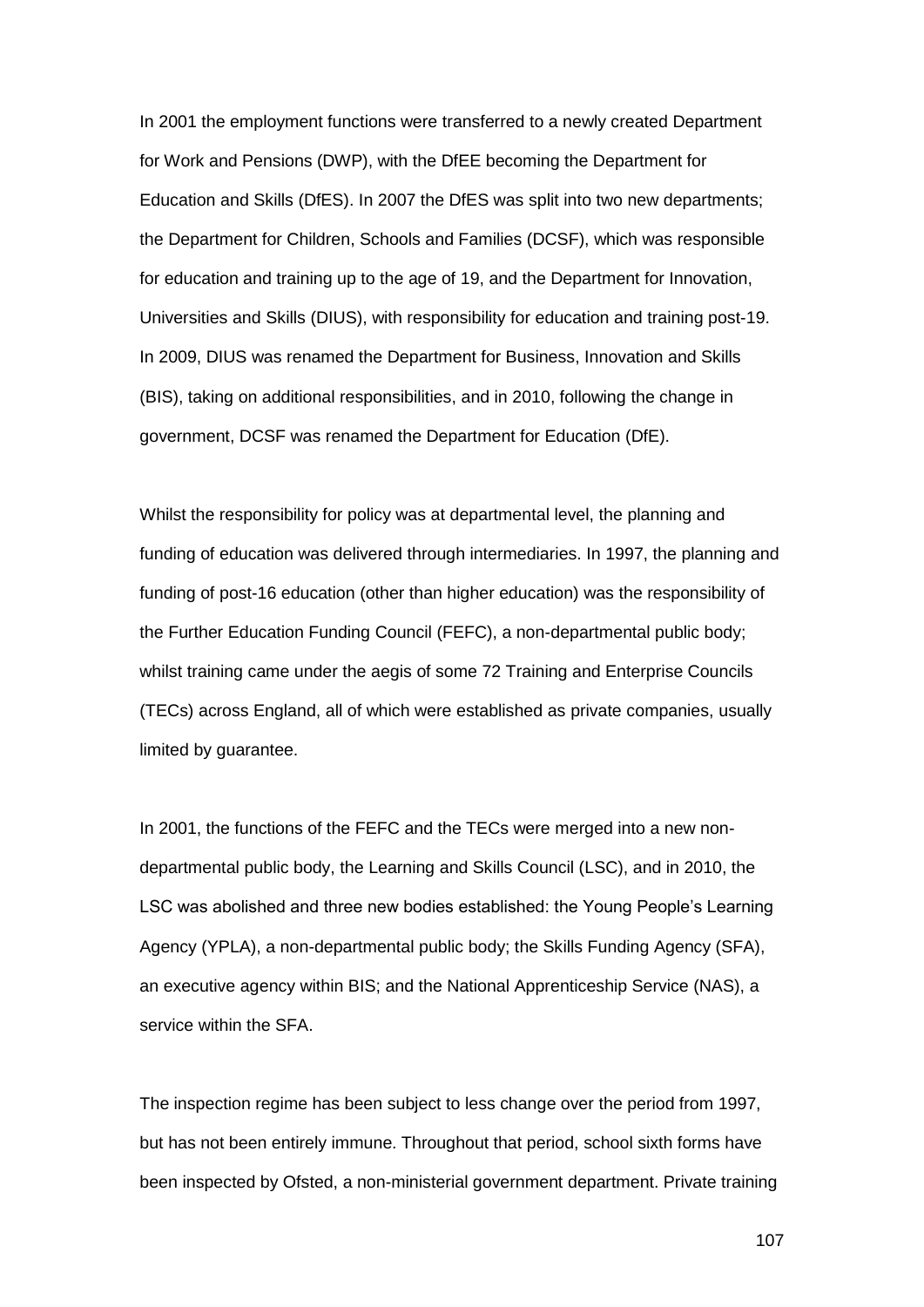providers were inspected by the Training Standards Council (TSC) and colleges, including sixth form colleges and local authority adult education services, were inspected by the FEFC. In 2001, the FEFC"s responsibilities for the inspection of education up to the age of 19 transferred to Ofsted, and its responsibilities for the inspection of training for those over the age of 16 and for adult education moved to the newly formed Adult Learning Inspectorate (ALI), which also took over the TSC"s responsibilities. For most further education colleges, this meant that inspections were undertaken jointly by Ofsted and ALI, until 2007, when the latter was abolished and its responsibilities transferred to Ofsted, which thus became responsible for the inspection of all education and training in England.

For 16-18 year olds, the DfE Secretary of State publishes an annual grant letter setting out the funding available and key priorities for that funding. The YPLA allocates funding on behalf of the Secretary of State for young people in school sixth forms and academies, sixth form colleges, general further education colleges, independent training providers and for young offender institutions. For adult provision, the BIS Secretary of State publishes annually a skills investment strategy, setting out the funding available and the planned numbers of learners across a range of programmes. The SFA works with colleges, training providers and employers to agree allocations to each of those providers and, on behalf of the DfE, works with local authorities on 16-19 Apprenticeships. The SFA also has responsibilities for performance management of the providers it funds. The NAS works directly with employers to ensure that sufficient Apprenticeship places are available (see Figure 5.1).

#### **(FIGURE 5.1 ABOUT HERE)**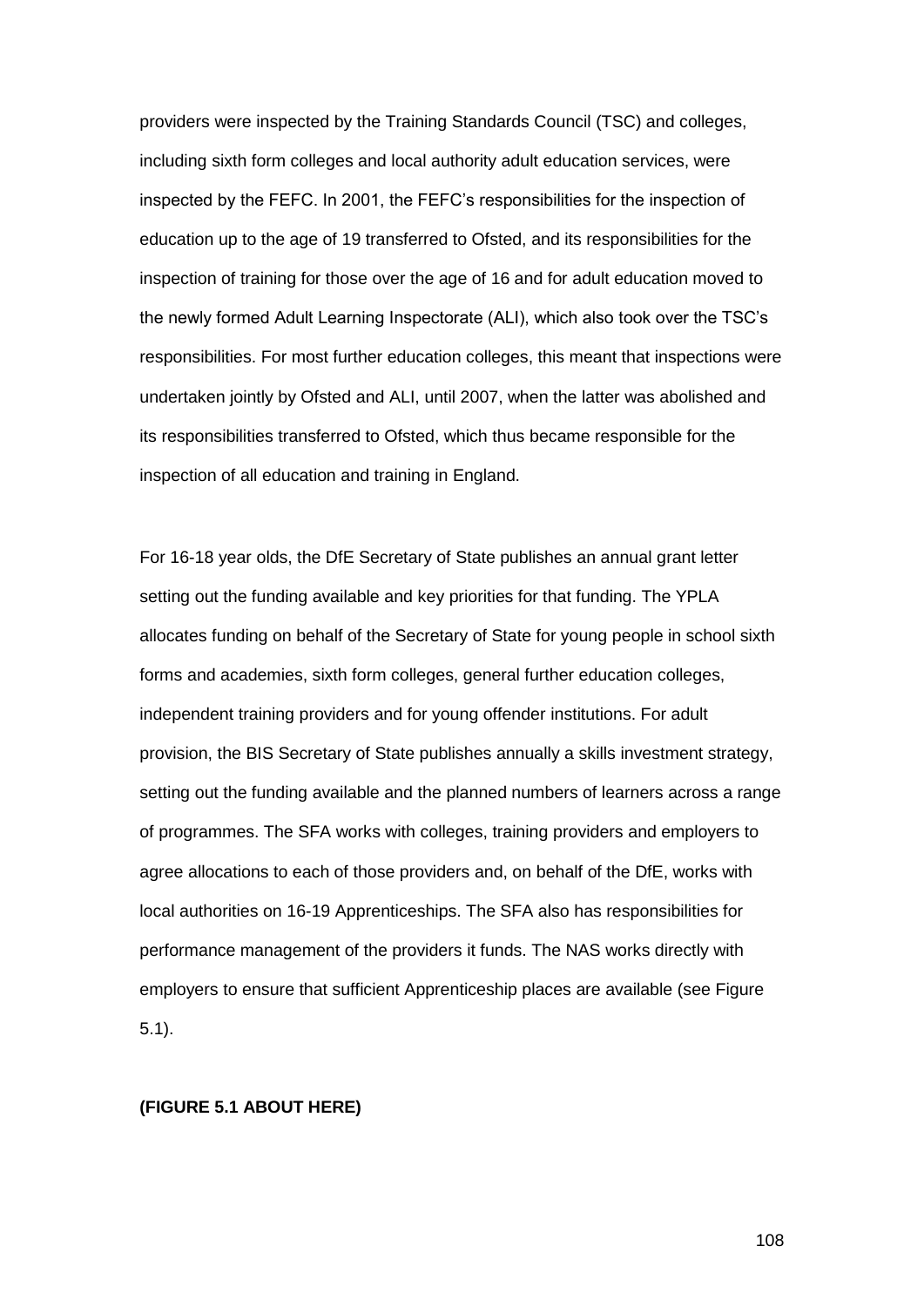#### **The providers**

State-funded post-compulsory education and training is delivered by a wide variety of providers, but primarily by further education colleges (including sixth form colleges and a range of specialist colleges such as land-based), schools, private training organisations (including charitable organisations and for-profit businesses), employers and local authorities (for adult education). The pattern of provision varies widely across the country, with some areas having sixth forms in all their schools, other having sixth form colleges and general further education colleges, and others having tertiary colleges, which provide all learning post-16 for the area. In most areas, however, the picture is more mixed, with some schools having sixth forms in areas with sixth form colleges. Between them, in 2008-09, these providers delivered education and training to over 4.8 million learners, of whom just under 1.5 million were aged 16-19.

The learners were spread between those different providers broadly as indicated in Table 5.1.

#### **(TABLE 5.1 ABOUT HERE)**

In addition, some 120,000 learners, distributed throughout the system, were on provision supported by the European Social Fund (LSC, 2008).

The figures above relate only to those young people and adults whose learning was supported by state funding. Whilst detailed numbers are not known, a significant number of adult learners fund their own learning on provision, which either does not lead to a qualification or where the qualification is not eligible for funding. Finally, around 200,000 overseas students (i.e. from outside the European Economic Area)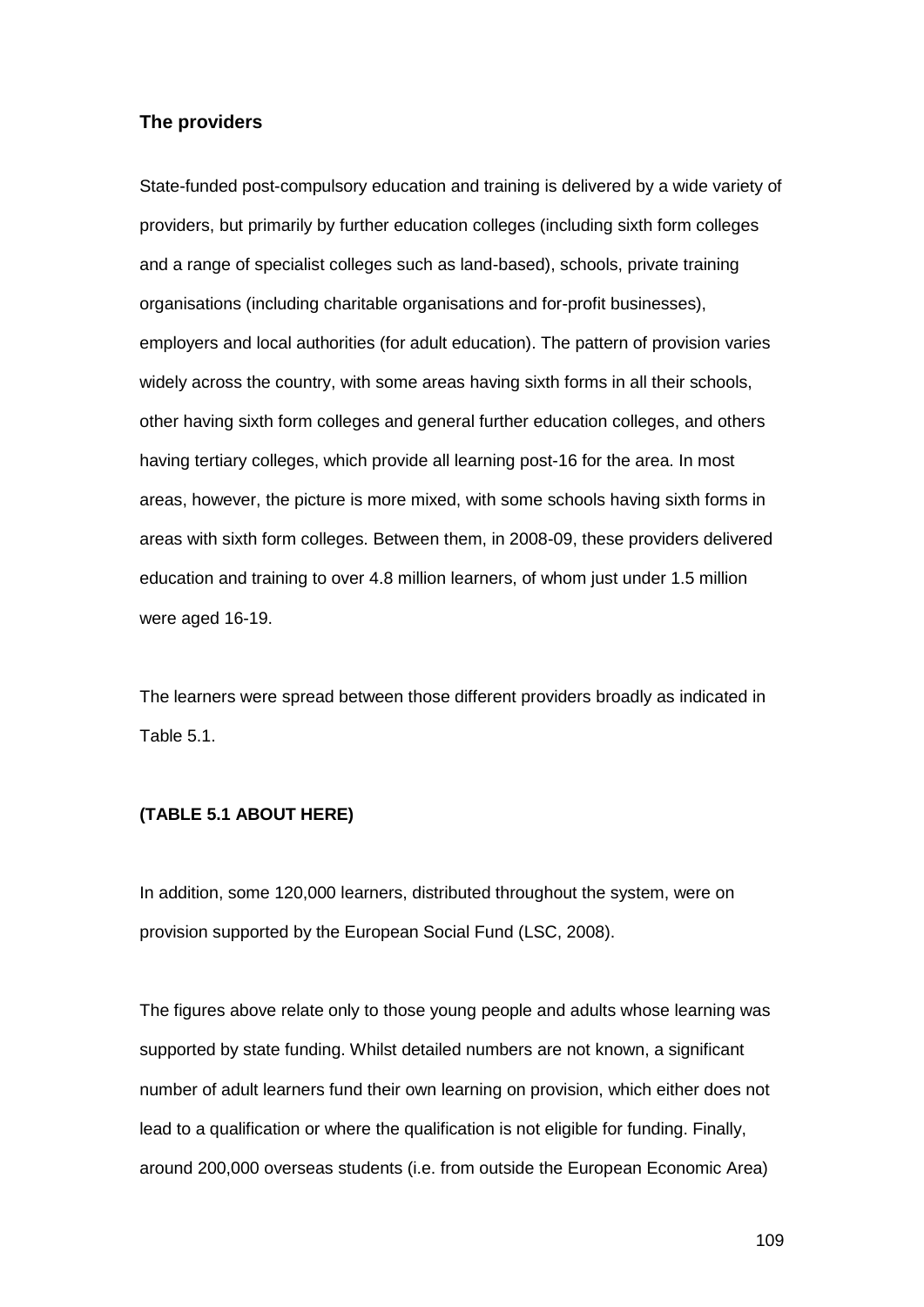enter the UK annually for study purposes, studying higher education, further education and at language schools (Hansard, 2009).

Participation rates in education and training by young people aged 16 and 17 showed little change in the period 1997 to 2005, at around 84 per cent of the cohort: by 2009 the rate had risen to 92 per cent (DCSF, 2008). Other than around six per cent of the cohort who were in independent schools, those learners were fully funded by the state. Underneath the headline figures, the proportion of those in part-time learning fell from 8.3 per cent in 1997 to 4.5 per cent in 2008, although that figure is expected to rise as more young people in employment undertake part-time learning as the age of compulsory participation is raised.

#### **Key debates**

#### **The organisation of learning providers**

The wide variety of ways in which post-16 learning providers are organised in different local authorities in England reflects an apparent reluctance on the part of the national government to become involved in planning at local level.

The FEFC was, as its name implies, a funding council, whose primary function was to fund the strategic plans of further education colleges. The remit letter to the LSC from the Secretary of State, stated that: "For the first time, the planning and funding of all post-compulsory learning below higher education will be integrated" (DfEE, 2000), and one of its first actions was to begin strategic area reviews of provision, to identify gaps and overlaps and, by implication, to take action to fill the gaps and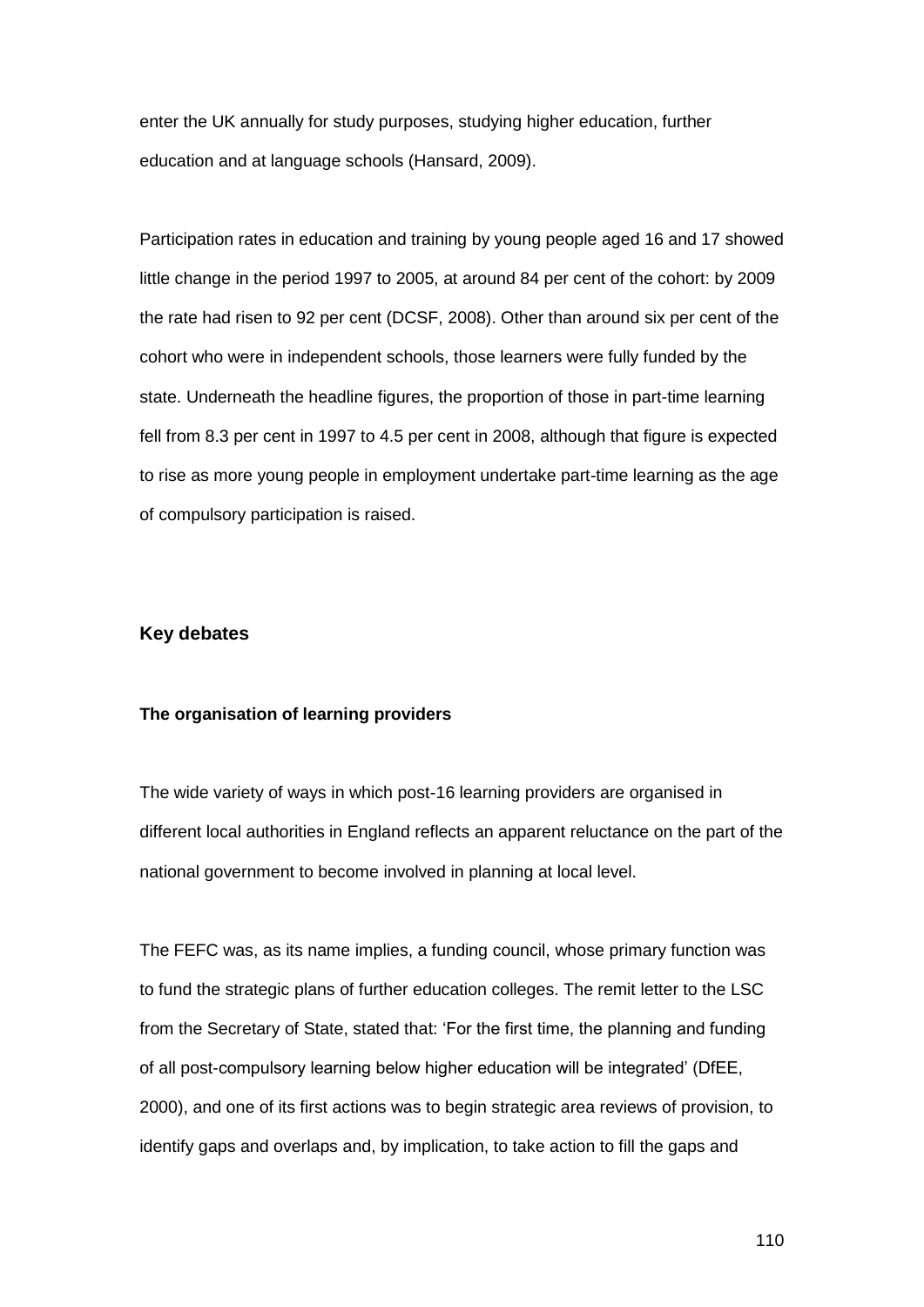remove duplication of provision. One of the early outcomes of those reviews was a proposal in late 2003 by the LSC to close school sixth forms in Carlisle and to replace them with a sixth form college. That proposal led to a storm of protest and an adjournment debate in the House of Commons, and was subsequently withdrawn. Shortly afterwards, the DfES announced that there should be a "strong presumption" that successful and popular specialist schools should be allowed to develop new sixth forms. The LSC"s planning role seemed to be over as far as schools were concerned. Strategic area reviews also covered provision for young people in further education colleges and with training providers. Structural changes to those providers are always less contentious than for schools, but even so any changes were relatively minor and responded to demand from the providers, with no strong national steer from Ministers.

One major change has been the introduction from 2002 of Academies, state-funded but independent schools, with the programme introduced primarily to replace underperforming secondary schools, mainly in deprived areas. By 2010, there were over 200 Academies, with ministers at the time expressing an aspiration for that number to rise to 400, which would be over 10 per cent of all secondary schools in England. The first Act introduced by the Coalition Government in May 2010 sought to expand the programme greatly, to include high-performing secondary schools, as well as primary and special schools, with the Secretary of State, Michael Gove, stating that he expected most schools to become Academies.

#### **The curriculum for young people**

In terms of the curriculum for young people, recent years have seen a continuation of a debate, which has been going on for over a century – the place of vocational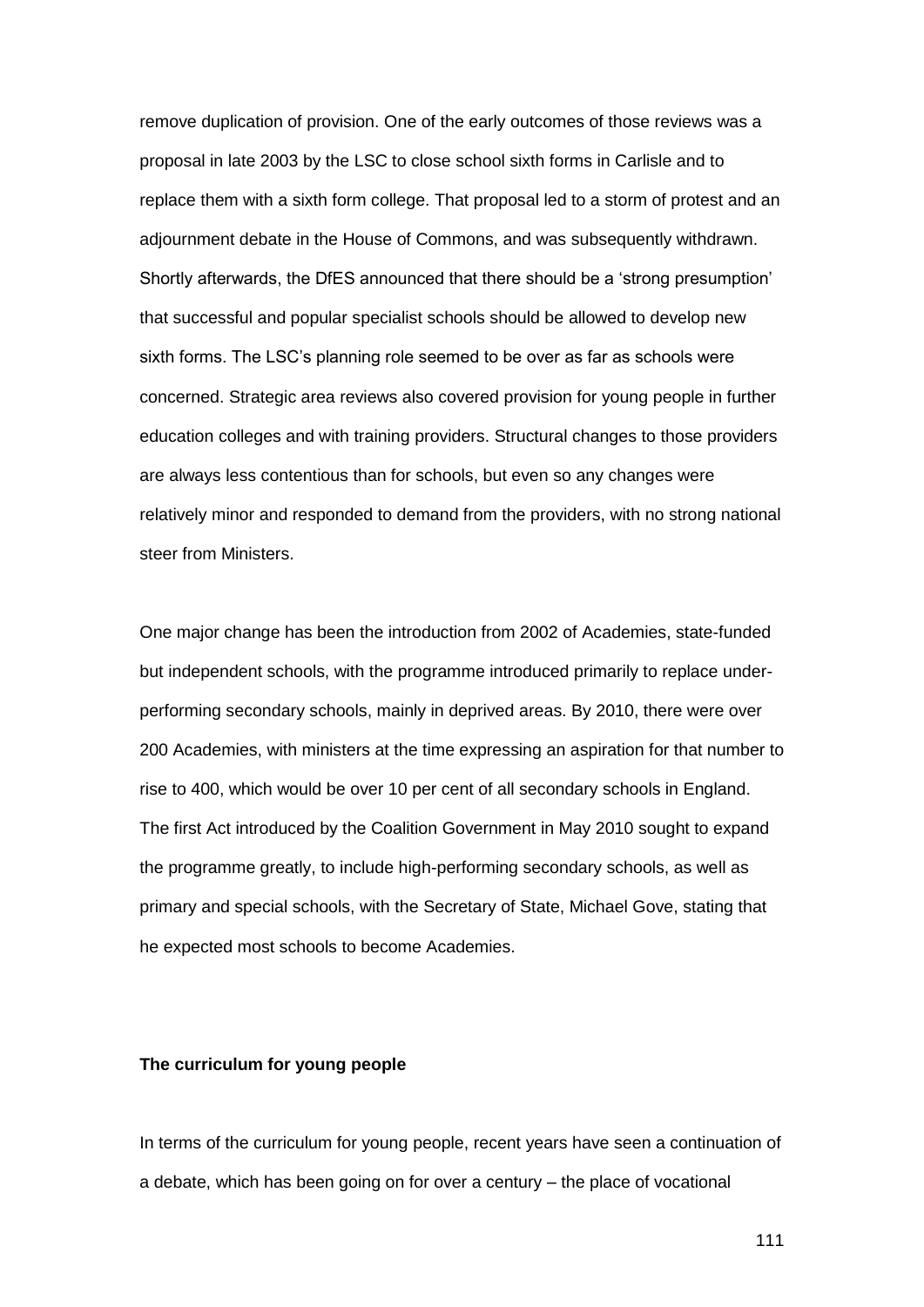education and training in the curriculum. A major review of the curriculum for 14-19 year olds, chaired by Mike (now Sir Mike) Tomlinson, recommended that the existing framework of qualifications for young people should be replaced by a single framework of Diplomas, with qualifications such as the General Certificate of Secondary Education (GCSE) and the General Certificate of Education Advanced level (GCE A level) examinations being withdrawn. These Diplomas would all involve a significant element of applied learning and the recommendations envisaged that they should, ultimately, incorporate Apprenticeships (Working Group for 14-19 Reform, 2004). The government did not accept the Tomlinson recommendations in full, but instead introduced a set of Diplomas alongside GCSEs and GCE A levels and other existing qualifications for 14-19 year olds.

In December 2008, the Secretary of State for Children, Schools and Families established the Joint Advisory Committee for Qualifications Approval (JACQA), to be jointly chaired by the LSC and the Qualifications and Curriculum Development Agency, with a remit to keep under review the funding eligibility of qualifications. The aim was that, by 2013, the qualifications offer for 14-19 year olds should be based on four learning routes of Apprenticeships, Diplomas, Foundation Learning and general qualifications (GCSEs and GCE A levels). For a qualification to be eligible for public funding all that was required was that the awarding organisation should meet certain criteria, and so should the qualification itself. In its first report, setting the baseline, JACQA found that over 300 awarding organisations offered between them over 18,000 qualifications that were eligible for funding for 14-19 year olds, of which some 12,500 qualifications had no 14-19 year old enrolments and a further 3,500 had less than 100 (LSC, 2010). JACQA recommended that by August 2012 public funding should be withdrawn from such qualifications.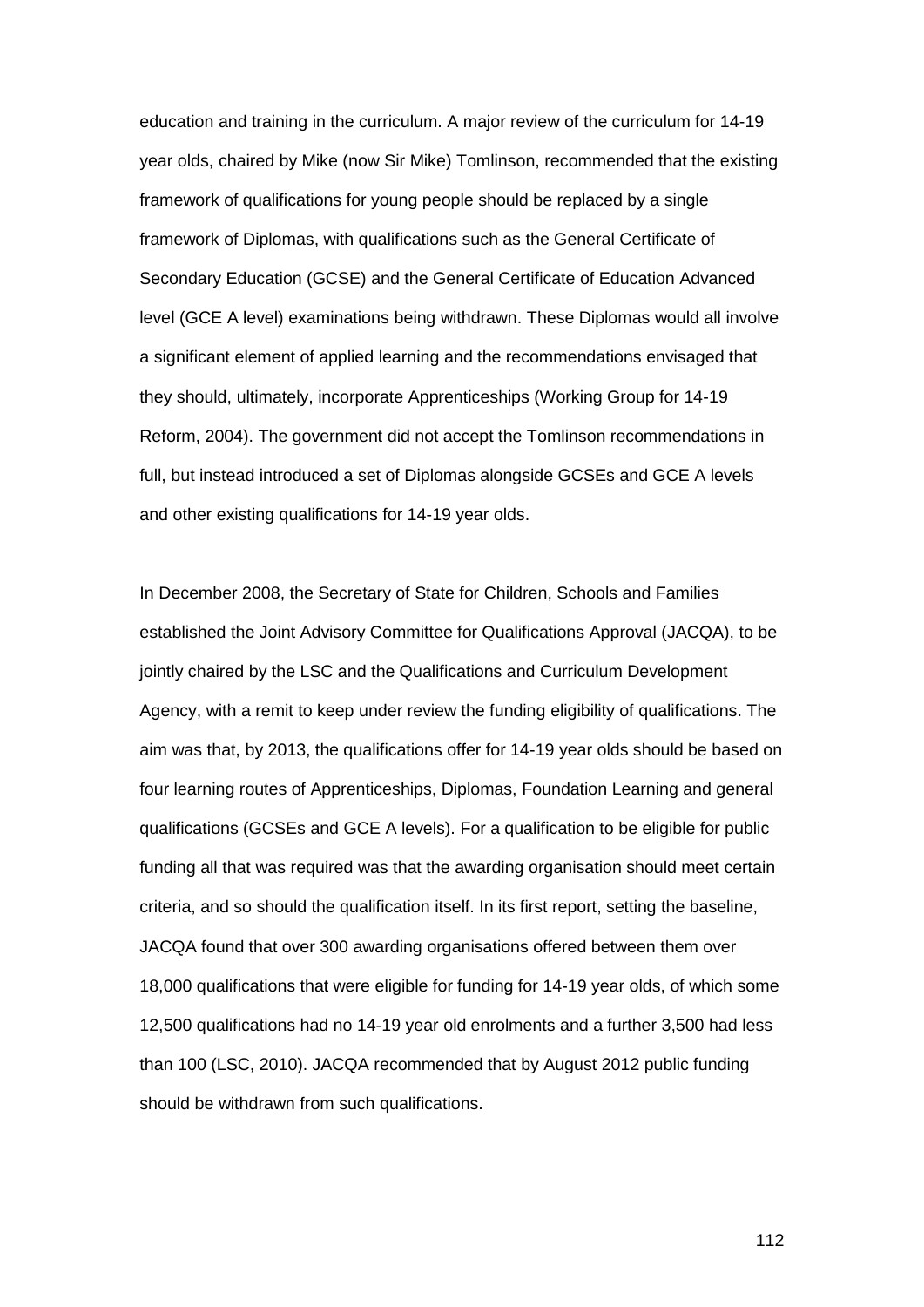#### **Funding provision for adults**

Before 2001, funding for adult education and training was split between local authorities (for adult and community learning), TECs (for work-based learning) and FEFC (for provision in colleges). Data on student numbers, even where they were collected, were not collated centrally.

These three strands were brought together in 2001 with the creation of the LSC. At that time there was an expectation that, for adult learners, either they or their employer would contribute 25 per cent of the cost of their learning, except for those on a range of benefits and for basic skills learners. From 2003, and in particular with the publication of the Leitch Report on Skills (Leitch, 2006), government policy on adult education came to focus on improving the skills of the adult workforce. Fee remission was extended to cover adults studying for their first full Level 2 qualification (at the equivalent of five GCSE grades A\*-C) and those aged 19-25 studying for their first full Level 3 qualification (at the equivalent of two GCE A Levels), and at the same time the assumed fee level was increased incrementally towards a figure of 50 per cent from 2010-11. The combined effect of those changes saw an estimated fall in the numbers of adults on programmes for personal and community development learning, which was often not qualification based, from 840,000 in 2003-04 to 585,000 on 2010-11 (House of Commons, 2009).

In 2007, the LSC introduced new funding models which split the funding for adult learning into three distinct elements (LSC, 2007). Personal and community development learning was re-named "adult safeguarded learning", which reflected a commitment to maintain the funding level, although without any increase to reflect inflation this meant that learner numbers would continue to fall. The remaining budget was split between "adult responsive" (responding to demand from adults for personal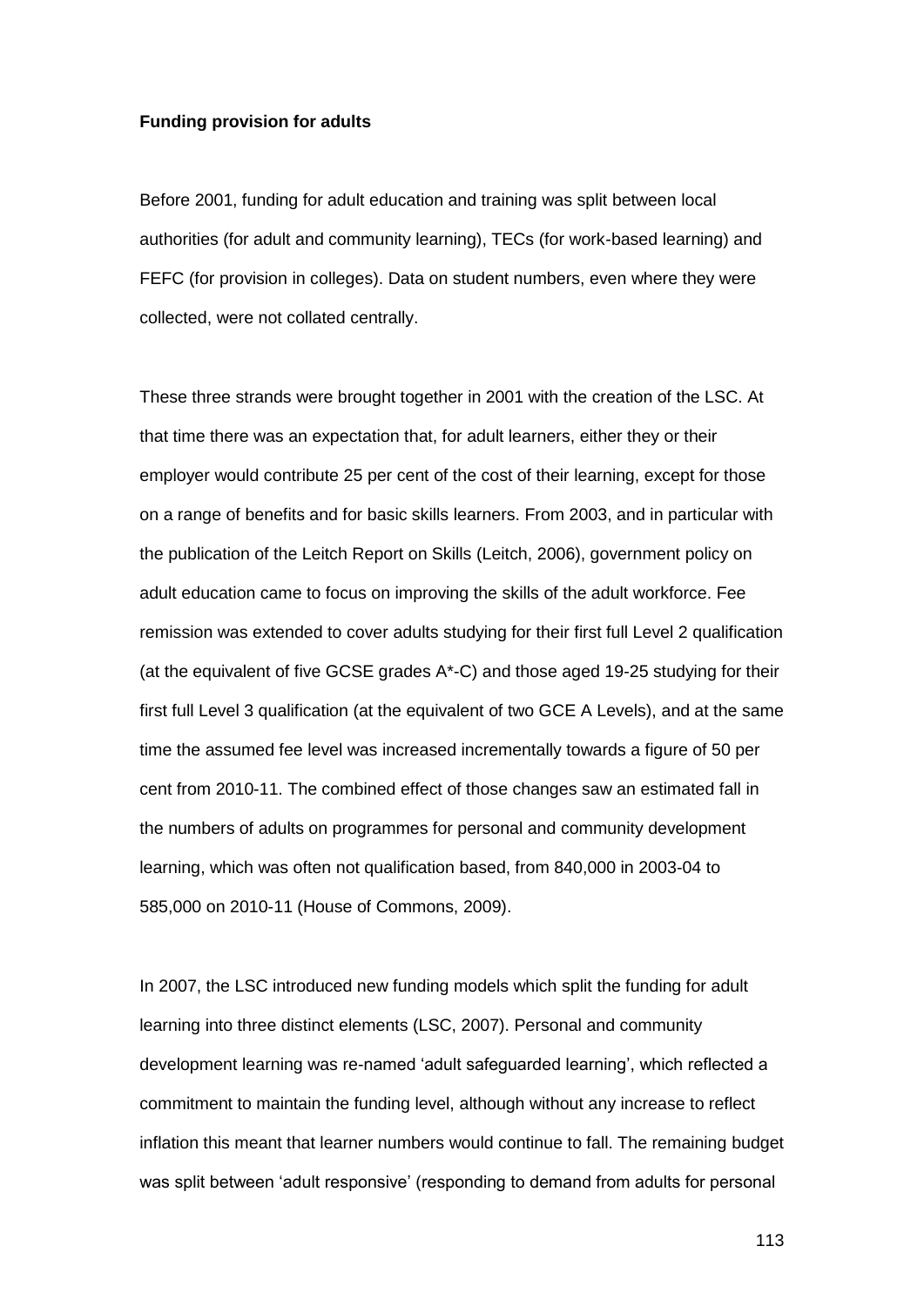development programmes) and "employer responsive" (responding to demand from employers), with an investment strategy for the period 2008-09 to 2010-11 which would see the numbers of learners on adult responsive learning fall from 1.45 million to 1.12 million whilst those on employer responsive learning would rise from 1.43 million to 1.72 million (BIS, 2009).

#### **Future direction of policy**

History suggests that there will be further significant changes in organisational structures at government and intermediary level, but little at local authority or institutional level. The new departmental arrangements have not had time to demonstrate whether they are working effectively, but there are tensions in a system in which many further education colleges receive the majority of their funding from the YPLA, while the performance management of those colleges is the responsibility of the SFA.

The JACQA work on reviewing existing qualifications for young people and the national rollout of Diplomas are both taking place in the context of ensuring that suitable qualifications are available to enable all young people to remain in learning until at least age 18. The main uncertainties in this area are around the level of takeup of Diplomas (and of their acceptance by employers and higher education) and how young people in employment will undertake the required part-time learning.

For adults the general direction of policy seems set to continue, with increasing government emphasis on skills for the workforce. It is likely that this will be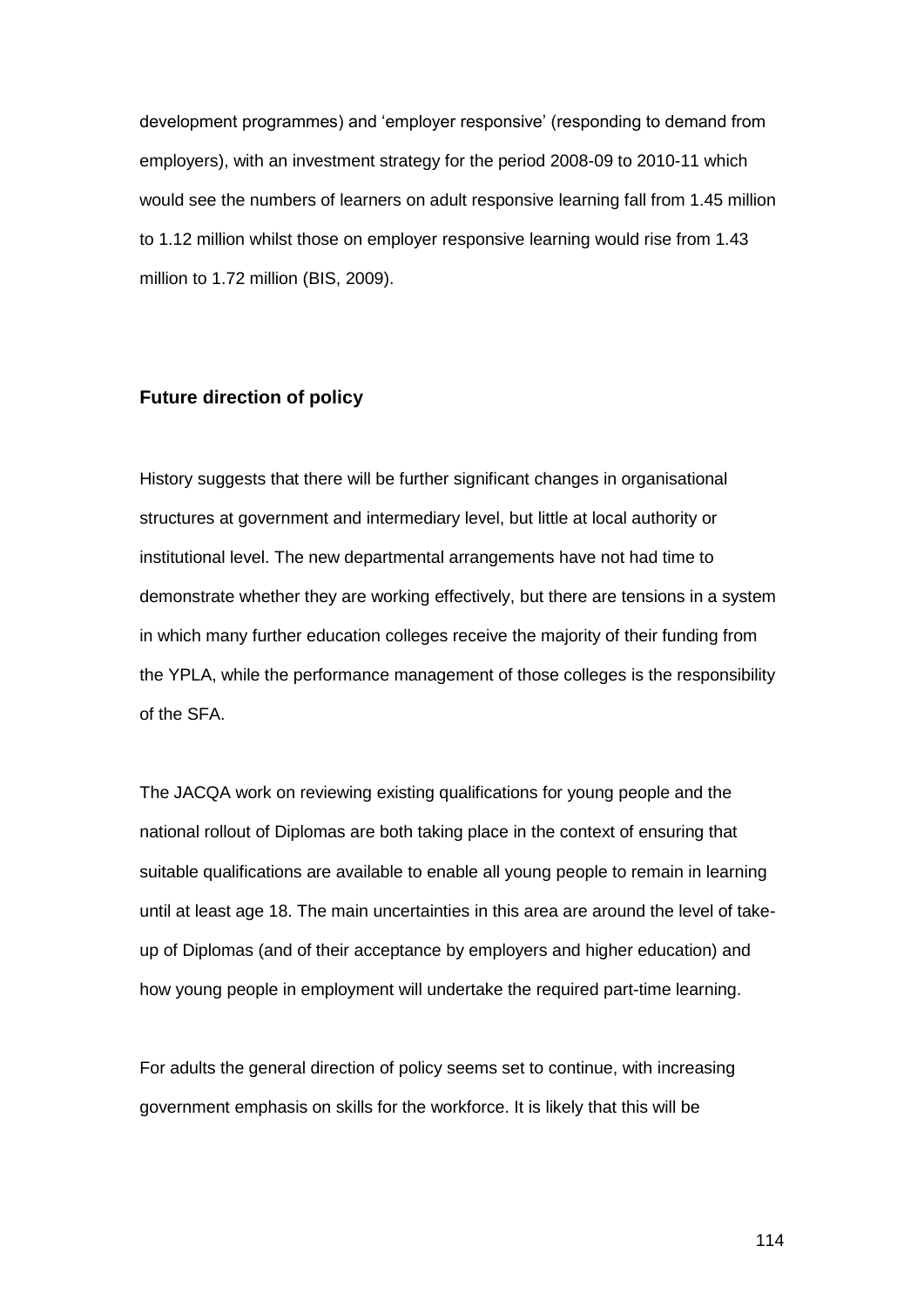accompanied by a growing expectation of a greater contribution from employers to the learning of their workforce.

# **Organisational Arrangements in Scotland**

**Jim Gallacher**

## **The policy context**

It has been noted in Chapter 3 that there have been two significant phases of policy development in lifelong learning in Scotland in recent years.

The first phase occurred after the UK election of a New Labour Government in 1997, and the establishment of the Scottish Parliament in 1999. Under these devolutionary arrangements the funding and national governance structures increasingly began to diverge from those found in England. An important characteristic of the policy framework in Scotland has been the extent to which lifelong learning continued to be a key aspect of the policy agenda, while in England it was increasingly being replaced by a growing emphasis on skills. Associated with this emphasis on lifelong learning, there has been a strong stress on collaboration. These approaches are designed to facilitate the development of a more seamless tertiary education system, in which there will be more opportunities for learners to move between different parts, thus widening the range of learning opportunities available.

A second policy phase can be recognised as having been introduced when a minority Scottish National Party (SNP) Government was elected in 2007. This government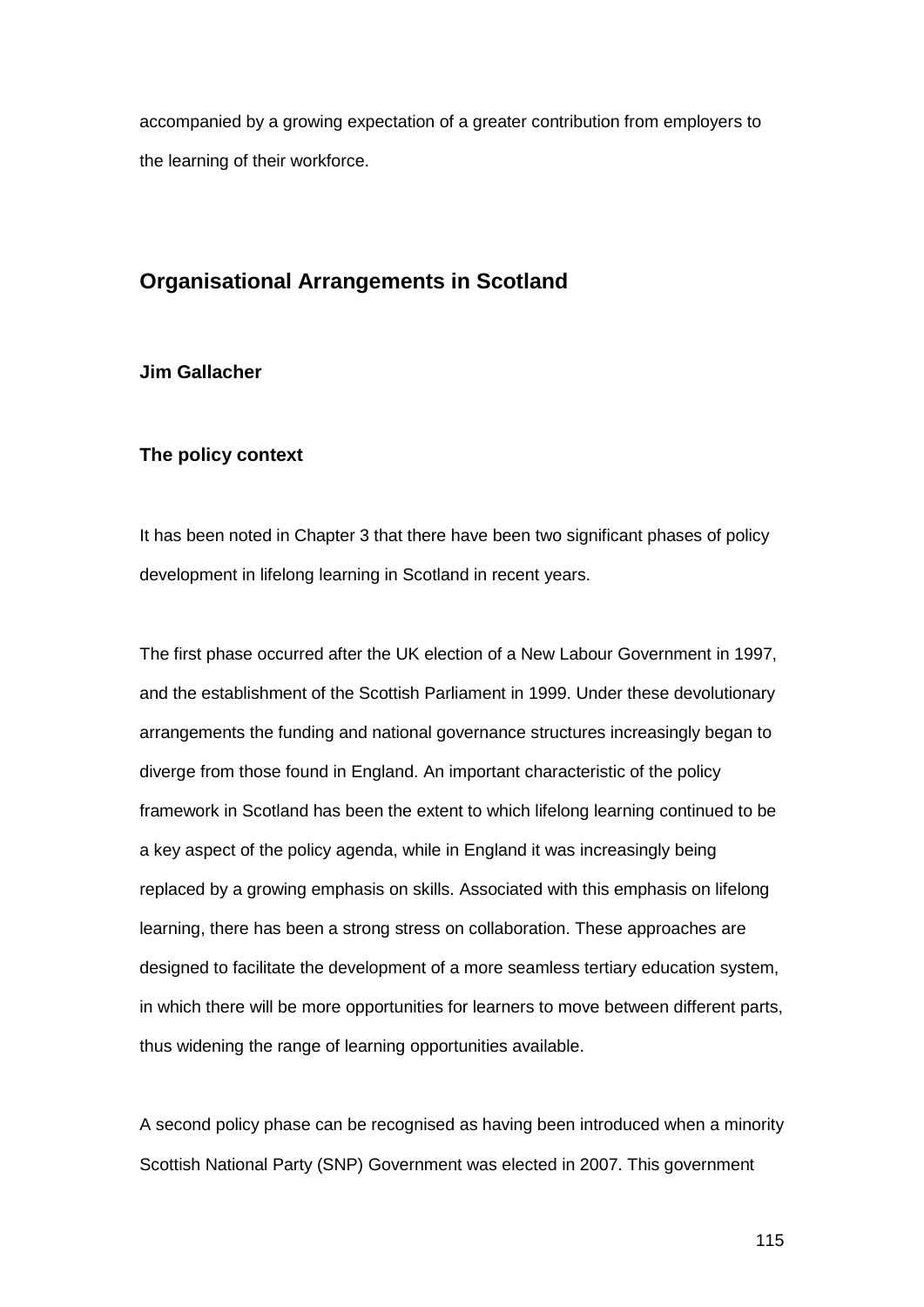has placed greater emphasis on skills, associated with its political agenda of establishing sustainable economic growth, which would underpin an independent Scotland. There has also been a continued recognition of the importance of the wider aspects of lifelong learning, which is now seen as something stretching from "cradle to grave'. The focus is no longer just on post-compulsory education.

#### **The organisational context**

The policy context outlined above, with its emphasis on lifelong learning and collaboration as central pillars, has supported the emergence of a number of organisations and initiatives, which have helped shape the landscape.

Firstly, the establishment of a joint funding council for further and higher education can be noted as a development of considerable significance. The Scottish Further Education Funding Council (SFEFC) had been established in 1999, to sit alongside the Scottish Higher Education Funding Council (SHEFC), with the responsibility for funding and supporting the work of the Scottish colleges. However in 2005, following a recommendation from the Scottish Parliament's Inquiry into Lifelong Learning (Scottish Parliament, 2002), the Scottish Funding Council for Further and Higher Education (SFC) was established. The legislation to create the new council made clear that an important objective was to develop a more cohesive and effective system of tertiary education in Scotland. It has put in place a national framework for the governance of the college sector in Scotland, which is now quite different from that which exists in England and in many other parts of the world. Different funding methodologies operate for the colleges and the higher education institutions (HEI), but an important feature of the Scottish system is that all funding for both further and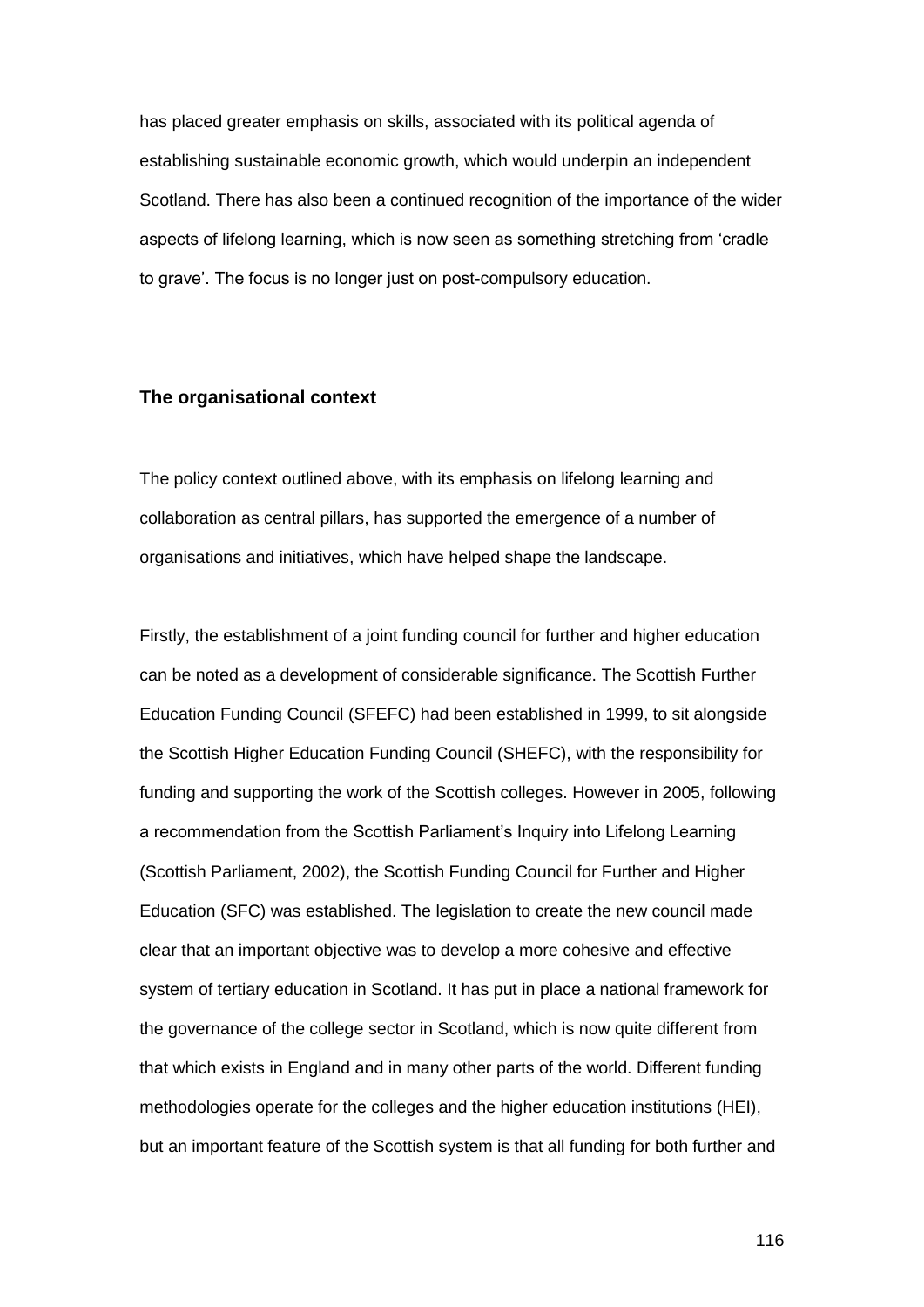higher education level courses goes directly to the colleges. This differs from the more complex system in England, which often involves indirect funding. Associated with this, English colleges have been subject to greater fluctuation and insecurity in their funding (Parry, 2009). These arrangements have enabled Scottish colleges to develop as a robust and confident sector, which provides a wide range of lifelong learning opportunities from adult basic education to degree level.

A second and more recent collaborative development has been the establishment of Skills Development Scotland (SDS) in 2008. This can be seen as an expression of the interest of the SNP Government in pursuing its agenda for the establishment of a sustainable economic base for Scotland. This body was created by bringing together the national training programmes funded by Scottish Enterprise and Highlands and Islands Enterprise, Careers Scotland and the Scottish University for Industry. It now has responsibility for a wide range of skills development related activities. These include Modern Apprenticeships, information advice and guidance, literacy and numeracy campaigns, and financial support for part-time learners through Individual Learning Accounts (ILAs). Its budget for 2010-11 is £198.2 million. The provision of an all-age information, advice and guidance service, and of financial support through ILAs is important feature of the Scottish system, although these initiatives predated the establishment of SDS.

A third organisation, which has been of major significance in shaping the provision of post-compulsory education and lifelong learning, is the Scottish Qualifications Authority (SQA). This was established in 1998 through the merger of the Scottish Examinations Board, which was responsible for the schools based qualifications (Highers and Standard Grades), and the Scottish Vocational Education Council, which had responsibility for college-based and work-based qualifications (National Certificates, Higher National Certificates and Diplomas (HNC/Ds), and Scottish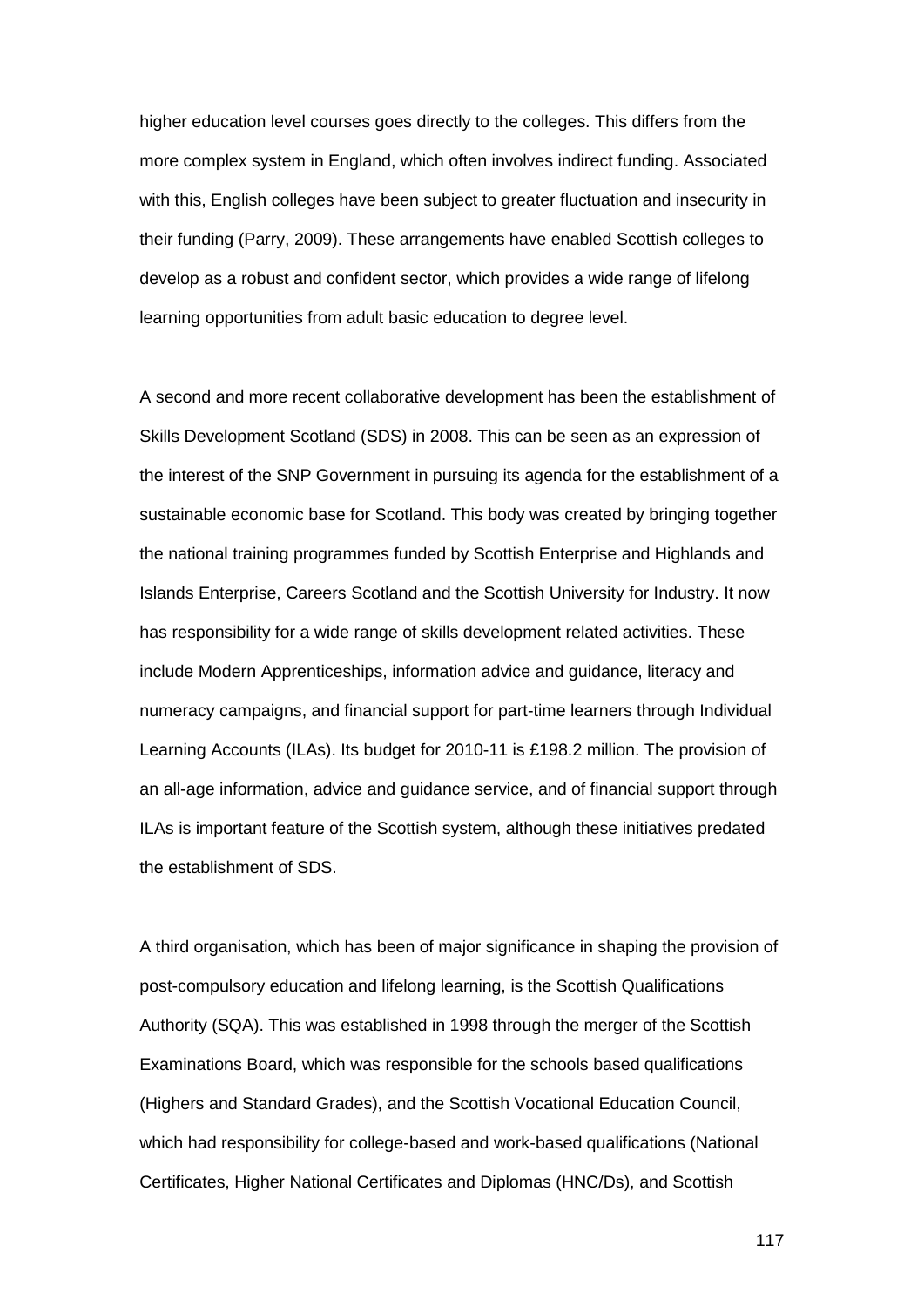Vocational Qualifications (SVQs)). A further distinctive aspect of the Scottish system of post-compulsory education and lifelong is, therefore, that it now has one body which is responsible for developing, validating and awarding all qualifications, both "vocational" and "academic", other than those conferred by the universities.

The fourth organisation, which has been important in attempting to create a more coordinated system of education and training, has been the Scottish Credit and Qualifications Framework (SCQF), established in 2001 with co-operation from stakeholder bodies. As a result of their involvement, all the main qualifications in Scotland have now been credit rated and included in the SCQF. A considerable volume of work has also been undertaken to include systems for the recognition of prior learning within the framework. The aim has been to create a more flexible lifelong learning system and to ensure that people find it easier to gain credit for any learning they have undertaken and move from one part of the education and lifelong learning system to another.

A fifth organisation influencing developments in both the school and college sectors is Her Majesty's Inspectorate of Education (HMIE). The role of HMIE as the main agency for quality assurance in both the school and college sectors has been maintained in Scotland, although it became an independent executive agency in 2001. This can be seen as another example of the more evolutionary change in Scotland when compared with other parts of the UK. The Inspectorate is not only responsible for quality assurance in schools and colleges, but also has an important role in the development of educational policy and practice in both sectors.

These five organisations can, therefore, be seen as creating the national framework within which post-compulsory education and lifelong learning is being provided within Scotland. All these organisations are in some sense new, in that they have been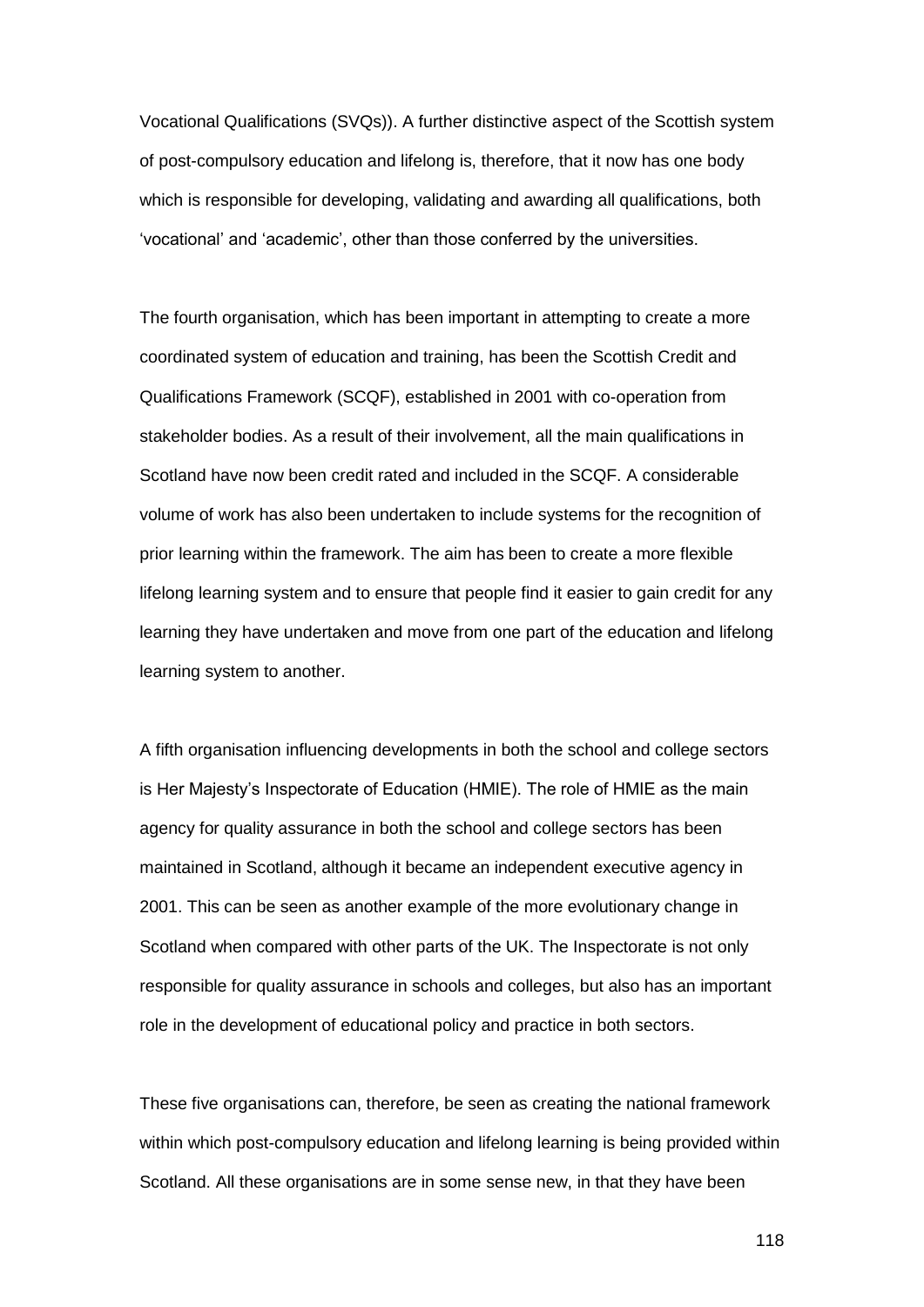created since 1997 and, with the exception of SQA, have been established post devolution. However, they can also be seen to represent an evolutionary process of change, which builds on earlier developments and organisations, and in which the encouragement of collaboration to create a more integrated system has been an important element.

#### **The providers**

The main providers of post-compulsory education and lifelong learning, apart from the HEIs, are Scotland"s Colleges. These are now known by this name rather than as further education (FE) colleges, reflecting the fact they all provide a significant amount of higher education (HE) level work, which averages around 10 per cent. They presently number 43 and will receive £690 million in funding from the SFC in 2010-11. Many of these colleges can be seen as "community colleges" in that they provide a wide range of courses for the communities they serve. One indication of this role is the age range covered; just under half of all students (49%) are aged 25 or over, while a third are in the 16-24 age group (SFC, 2010a).

There are also a number of more specialist colleges, including land-based and citycentre colleges, such as the Glasgow College of Nautical Studies, although these specialist focuses will also be combined with more general provision. Unlike in England, there are no sixth form colleges and while many institutions will provide opportunities for students to study for SQA Highers (the main school leaving qualification), the extent of this provision is limited (around 2% of all students). However, a schools/college initiative was established by the Scottish Executive in 2005 to encourage co-operation between schools and colleges, and provide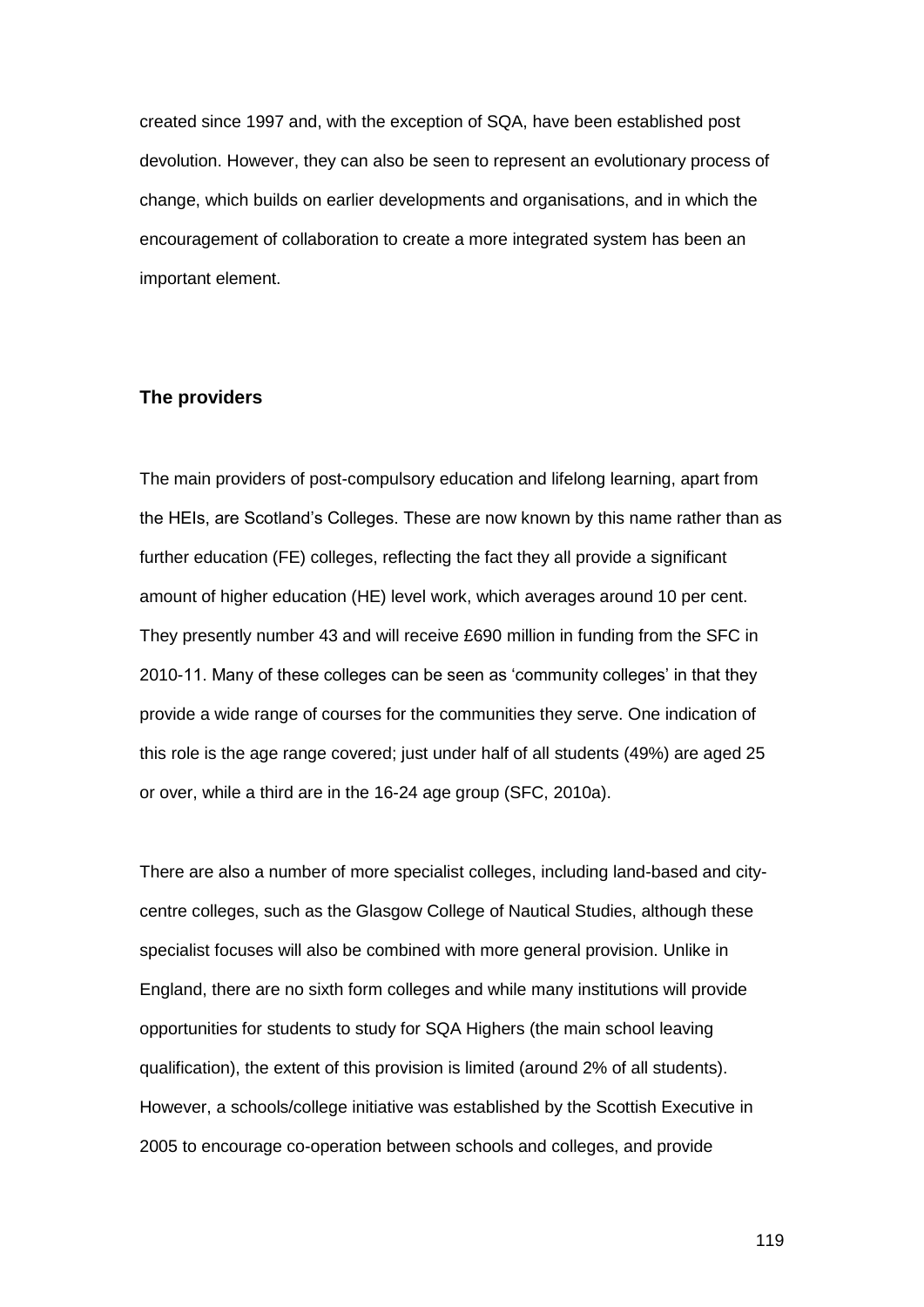additional learning opportunities for school aged pupils (Scottish Executive, 2005). Associated with this, 19 per cent of college students are under the age of 16.

Table 5.2 provides an overview of participation in Scottish Colleges over the past ten years.

#### **(TABLE 5.2 ABOUT HERE)**

It can be noted that the overwhelming majority of students (around 90%) are on FE level courses and these numbers have continued to increase over the past 10 years. However, only 10 per cent of these students are full-time, compared with the 54 per cent of HE level students, so the contribution of FE level students to full-time equivalent student numbers in colleges is much lower. Given that we have suggested that many of these colleges can be seen as "community colleges", it is not surprising that the FE level courses cover a very wide range of provision. This includes courses offering the first steps towards returning to education and ones which provide opportunities to progress to higher level study. Colleges also have a significant role in the provision of S/NVQs, which are work-based qualifications. A growth of SVQs at Level 3 has been associated with the increase in Modern Apprenticeships over this period. Apprentices registered on these programmes rose from around 10,000 in 2000-01 to over 26,000 in 2008-09 (SDS, 2010). However, while S/NVQs are an important part of the vocational provision at FE level in the colleges, they accounted for just 6.4 per cent of all students in 2008-09. It can also be noted that a fairly large proportion of students (41%) are on courses which do not lead to any recognised qualification, although almost all of these students are part-time. In a number of cases these courses will be developed in co-operation with local authority community learning and development staff and will be provided in community settings.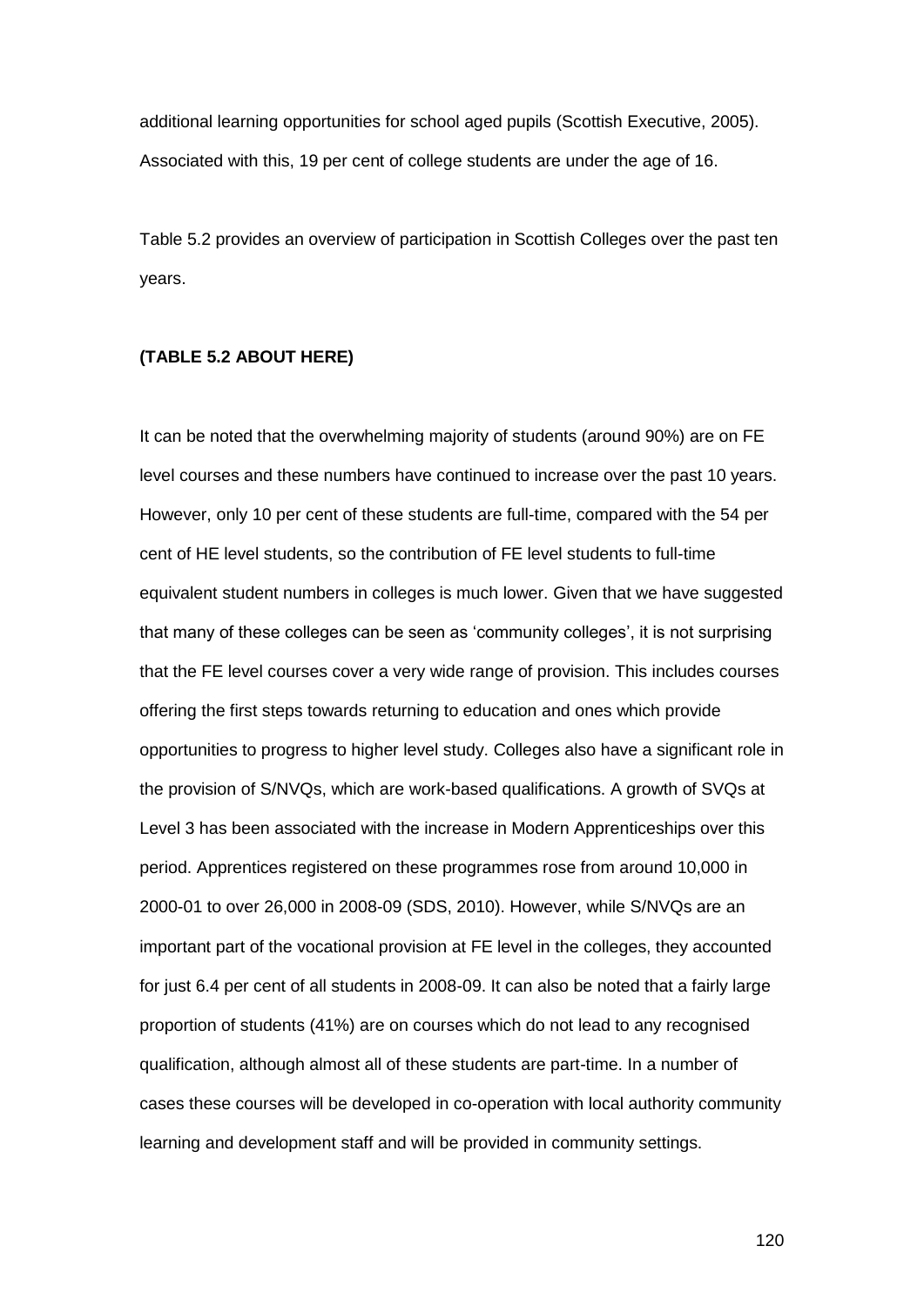Table 5.2 also shows that in 2008-09, 10 per cent of students were on HE level courses. However, as a result of the relatively high numbers of full-time students in this group, HE level courses are a much more significant aspect of college provision than these headline figures might suggest. HE provision in the Scottish colleges differs from England and other parts of the UK in significant ways. In the first place, with 21 per cent of all undergraduate level students in Scotland studying in the colleges, they account for a relatively high proportion of HE level students overall (Scottish Government, 2010). Secondly, almost all of this provision has been for qualifications developed and validated under the auspices of SQA. In 2008-09, students on SQA HNC/Ds accounted for 82 per cent of those on HE courses, while those on degrees accounted for only about one per cent (SFC, 2010b). Franchising or other forms of partnerships with the universities have not been a feature of this growth of HE in the college sector and Foundation Degrees have not been developed as a policy initiative in Scotland. However, the figures also show that there has been a significant decline in the numbers of HE level students in the colleges over the past 10 years.

While the colleges are the main providers of post-compulsory education and lifelong learning, there is another significant group of training providers, which operate mainly in the private sector, although they also include employers in both the public and private sectors. It is difficult to obtain accurate, systematic and up-to-date data about these providers. Osborne and Turner (2002) have offered an analysis of the role of private training providers (PTPs) in Scotland based on data provided by SQA and City and Guilds for the period 1996-97 to 1998-99. From this they identified around 300 PTPs and around 19,000 students who were registered with them. By 2008-09 there were over 25,000 students registered for SVQs awarded by SQA with a range of training providers, employers and others, and a further 12,000 registered for VQs awarded by other agencies. This gave a total of just over 37,000 candidates for VQs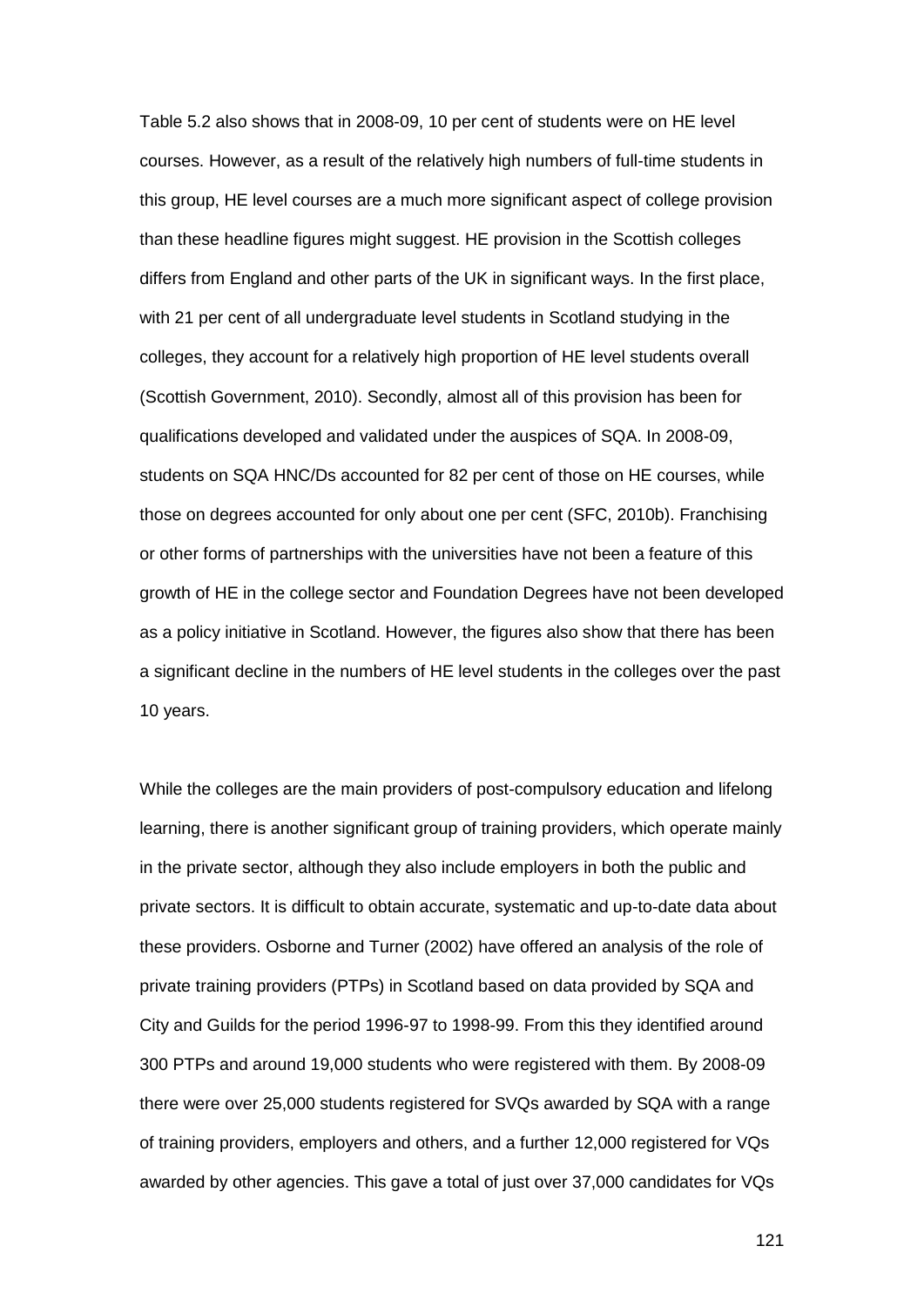registered with organisations other than colleges, a figure considerably in excess of the 32,500 registered in the colleges. The role of these training providers within the vocational education and training sector in Scotland is therefore of considerable importance.

#### **Key issues and challenges**

As has been indicated above, Scotland has seen a process of evolutionary change in which successive political administrations have encouraged greater collaboration between agencies to create a more coherent system of lifelong learning, with an increasing emphasis on skills utilisation in the period since 2007. However, questions remain regarding the impact of these policies and these help define some of the issues and challenges for the future.

The first set of questions relates to the arrangements for the funding, governance and planning of post-compulsory education and lifelong learning in Scotland. We have noted above that the SFC was established in 2005 with a responsibility for the funding of all further and higher education in Scotland, and a remit to ensure that a more coherent system of tertiary education is developed. We have also noted that SDS has been established more recently with a remit to develop the skills agenda in a more effective way. Part of this remit is to fund the Modern Apprenticeship programme in Scotland, and many of these apprentices attend college as part of their training. At present there is a joint skills committee for SFC and SDS, but an important question for the future will be how these two national organisations can work together to ensure that post-compulsory education and lifelong learning is provided most effectively and an appropriate skills strategy is implemented. This will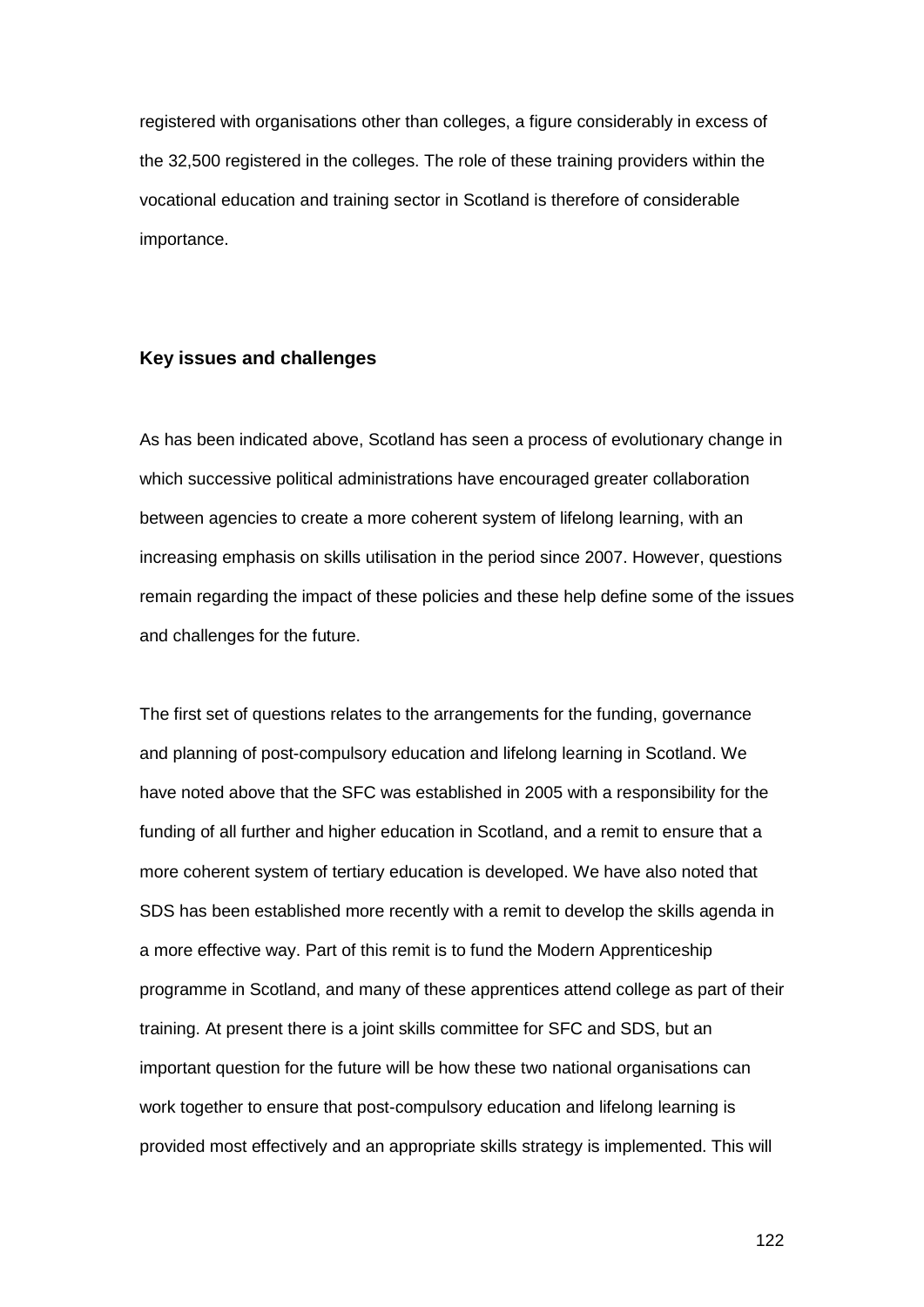have implications for identifying the skills needed in a changing economic context and the training needed to provide these skills, requiring all organisations to work even more collaboratively.

The contribution of the SCQF to the facilitation of change and collaboration that can open up new opportunities for learners will also remain a challenging issue. While Scotland is now recognised as an international leader in having established such a comprehensive national credit and qualifications framework, it is not yet clear whether it is having the desired impact in creating more flexibility in the system. It has been suggested that it must be complemented by other policies, which motivate people to use the potential which the framework provides (Raffe *et al.,* 2008).

The third set of issues relate to curriculum, programmes and qualifications. The Curriculum for Excellence (CfE) is a major review of the curriculum for young people age 3-18. This is designed to develop skills for learning, life and work. While this has its origins in school-based education, it is recognised that the senior phase of the CfE will have significant impact on colleges as well as on schools and the national qualifications framework which provides most of the FE level qualifications in the colleges is being reviewed as part of this process.

With respect to HE level qualifications, we have noted above the continuing importance of HNC/Ds. However issues also exist here regarding the current role of these qualifications and the possible need for change. While some continue to be used primarily as vocational qualifications, a number are now used as transitional qualifications to enable progression to bachelors degrees (Ingram *et al.,* 2009). This has been associated with a change in the balance of HNC/Ds away from HNCs, which were predominantly part-time and aimed at people who were often in employment and wished to improve their qualifications, to HNDs which are mainly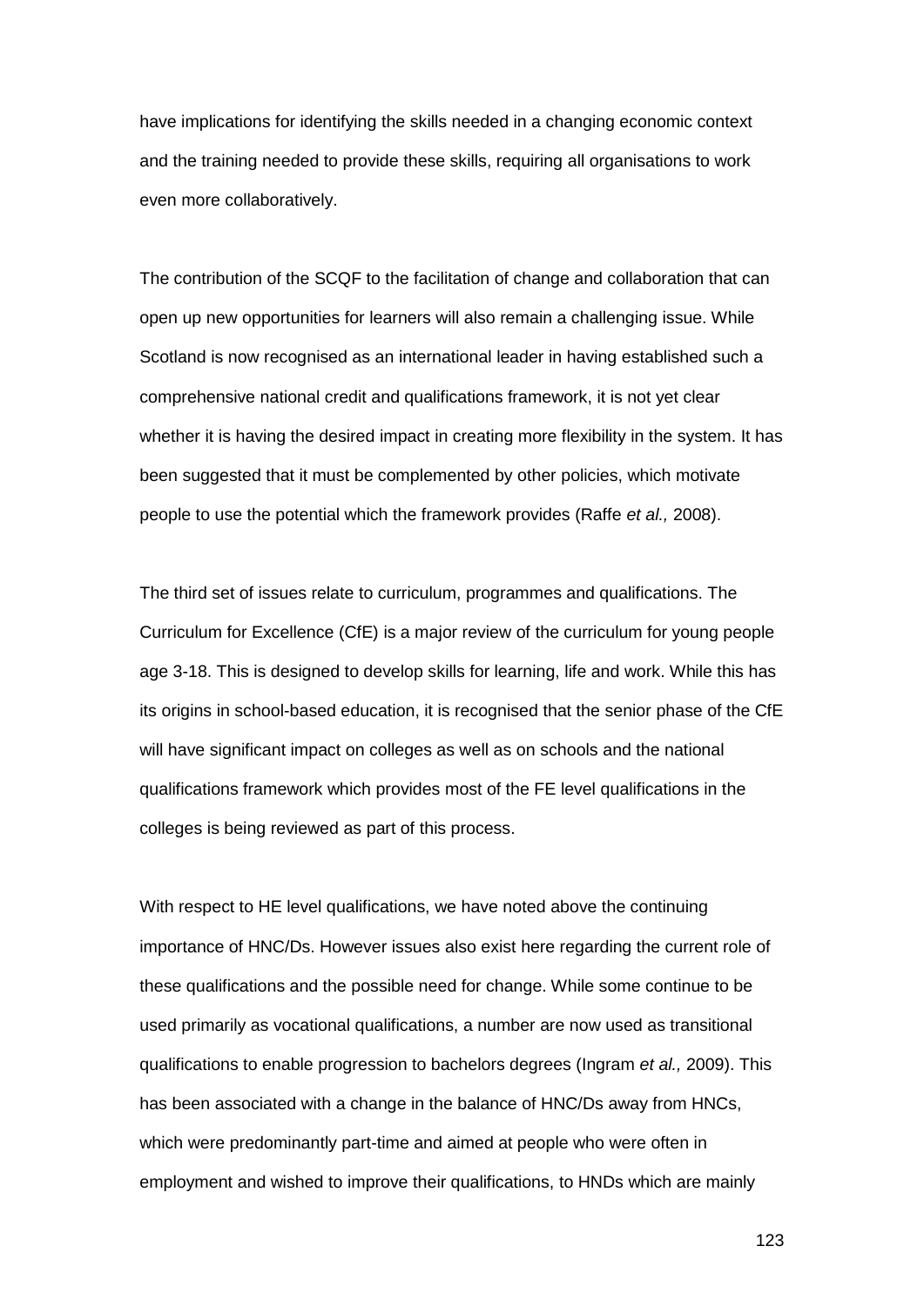full-time and attract higher numbers of younger students who often use these qualifications as routes into further study (Gallacher, 2009). Comparative research has also shown that, as a result of national policy initiatives, work-based learning has a more significant role in foundation degrees in England than in many HNC/Ds in Scotland (Gallacher *et al.,* 2009). There is also evidence of the growth in corporate qualifications, such as those provided by Cisco and Microsoft. While a major review and modernisation programme for HNs has been undertaken in recent years, it would appear that further work is required to ensure that these qualifications are well suited to meet that range of roles which they now have. This may involve enhancing the vocational aspects of some, and in particular considering how they can better meet the needs of part-time, work-based students. In other cases it may be to recognise that they are essentially transitional qualifications and to consider how the linkages between these programmes, and the bachelors degrees to which they give access, can be enhanced.

The fourth set of issues relates to the provision of financial support for people enrolled on these programmes and particularly for part-time students. There is a complex system of bursaries, loans and fee-waivers for full-time students, but most of these do not apply to part-time students. As we have indicated above, some progress has been made in this area with the re-introduction of ILAs. However, questions regarding the ways and extent to which support should be provided for part-time learners, and whether the idea of an entitlement could be introduced, still exist. In particular, issues regarding the role of employers in supporting the training of their employees, and the dangers of deadweight if additional public funding is provided are important. These will need to be addressed if equitable opportunities for access to education and training are to be available to part-time learners.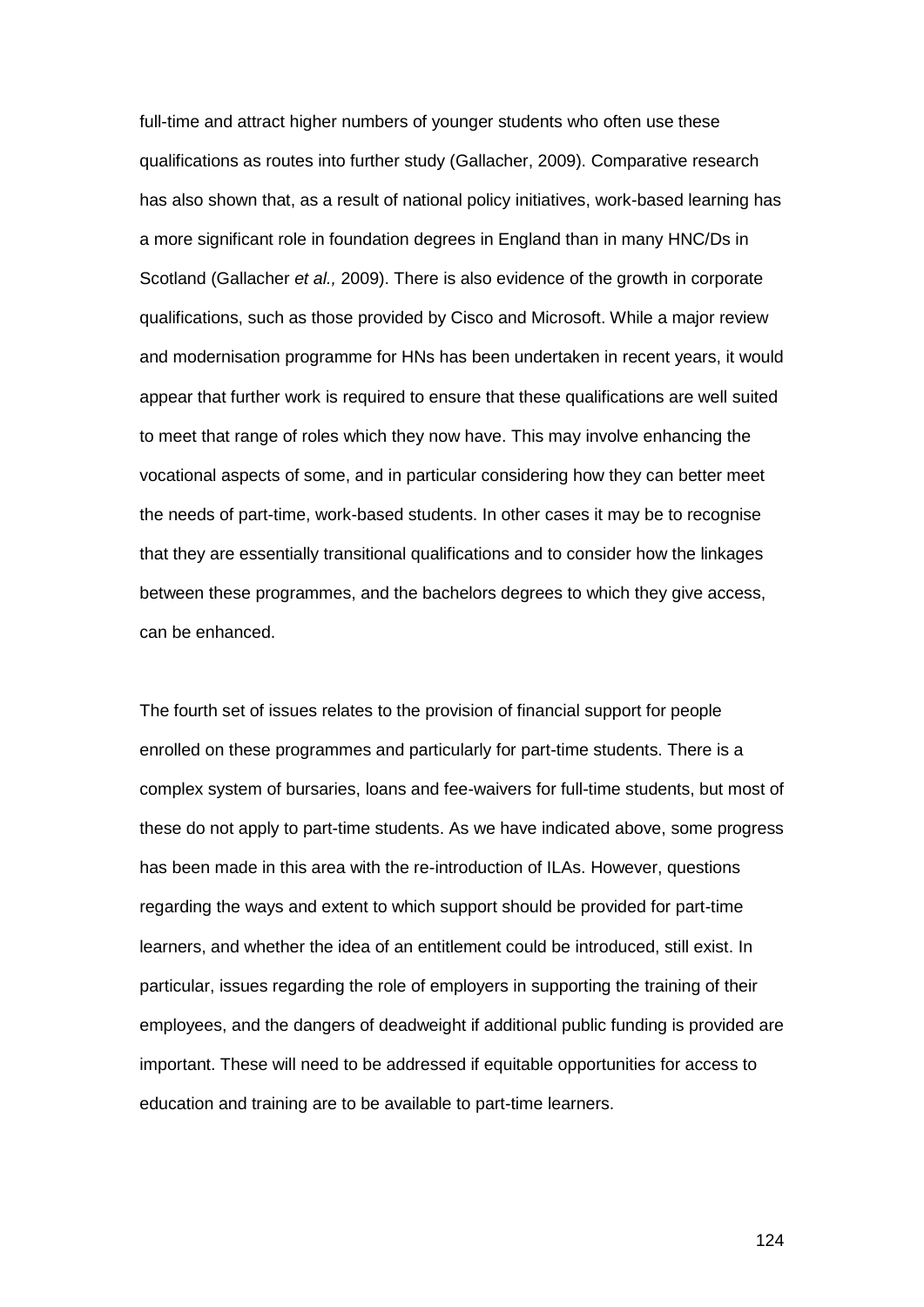While the questions identified above are ones which create important challenges for the development of post-compulsory education and lifelong learning in Scotland, they will now have to be addressed in the context of the severe spending cuts which will be imposed following the spending review in the autumn of 2010. It is clear that the Scottish Government and the SFC will be seeking new and innovative ways of providing education and training to ensure that more can be done with less. This imperative is likely to encourage the search for more radical solutions to some of these challenges.

# **Organisational Arrangements in Wales**

#### **Dennis Gunning**

#### **Structural and organisational arrangements**

Devolution to Wales is 10 years young. Since the devolved government was set up, a range of national strategic documents such as *Wales – A Vibrant Economy* (National Assembly for Wales, 2005) and *The Learning Country* (National Assembly for Wales, 2001) were produced by the Welsh Assembly Government (WAG) to set the future direction in the economy and in education and training. More recently, from 2007 a coalition government involving the Welsh Labour Party and Plaid Cymru has been working to a four-year programme, *One Wales* (WAG, 2007) which drew on previous strategic directions and signalled a focus on high employment, distinctive approaches in education and training, Welsh language development and social justice. These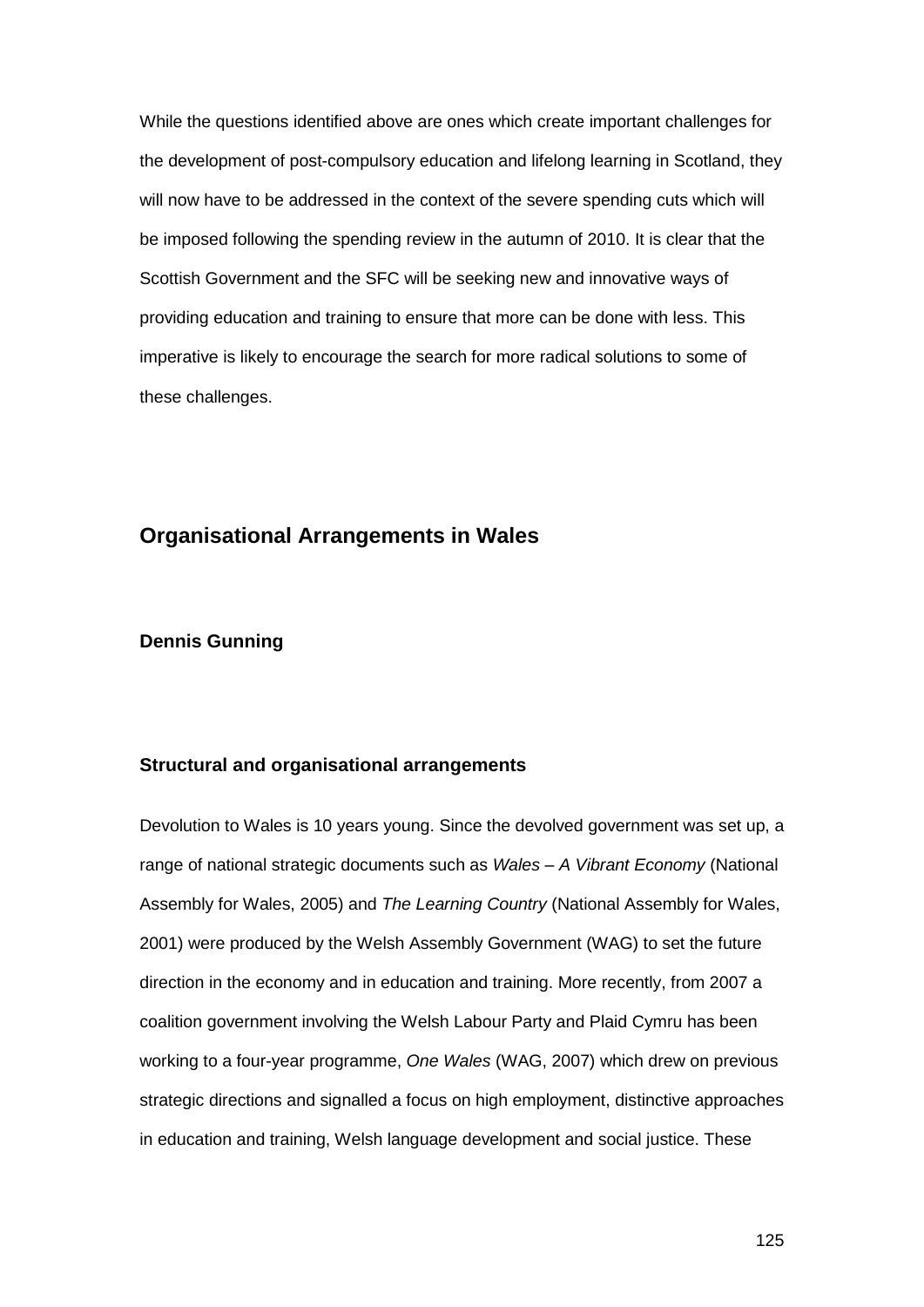approaches have more recently had to be adapted to the very different economic environment of the global recession.

A single executive department, the Department for Children, Education, Lifelong Learning and Skills (DCELLS), has responsibility for education and training in Wales. Its budget for funding of post-16 courses in school sixth forms, further education, higher education, work-based learning, adult community learning and for bespoke skills development for businesses in Wales is currently around £1 billion per annum. Although employment policy is not devolved, DCELLS has close and positive relationships with the UK Department of Work and Pensions and its Job Centre Plus delivery arm in Wales.

Unlike other parts of the United Kingdom, almost all non-departmental public bodies (quangos) have been absorbed into the Department; the Funding Council or Higher Education in Wales (HEFCW) and the inspectorate for all education except higher education, Estyn, currently remain as separate public bodies, although both have close working relationships with DCELLS and work to annual ministerial remit letters. In the absence of quangos, therefore, DCELLS is responsible for both policy and delivery and must maintain a close and direct relationship with stakeholders and deliverers.

Although responsibility for qualifications regulation lies within DCELLS and there is a distinctive Welsh qualifications framework - the Credit and Qualifications Framework for Wales - FE colleges and work-based learning providers in Wales operate within the English awarding body system. For schools there is a choice, with the Welsh Joint Education Committee (WJEC) being a long-standing, Wales-based, school awarding body, which also now has sole responsibility for the Welsh Baccalaureate Qualification (see Chapter 4 for more details of this qualification).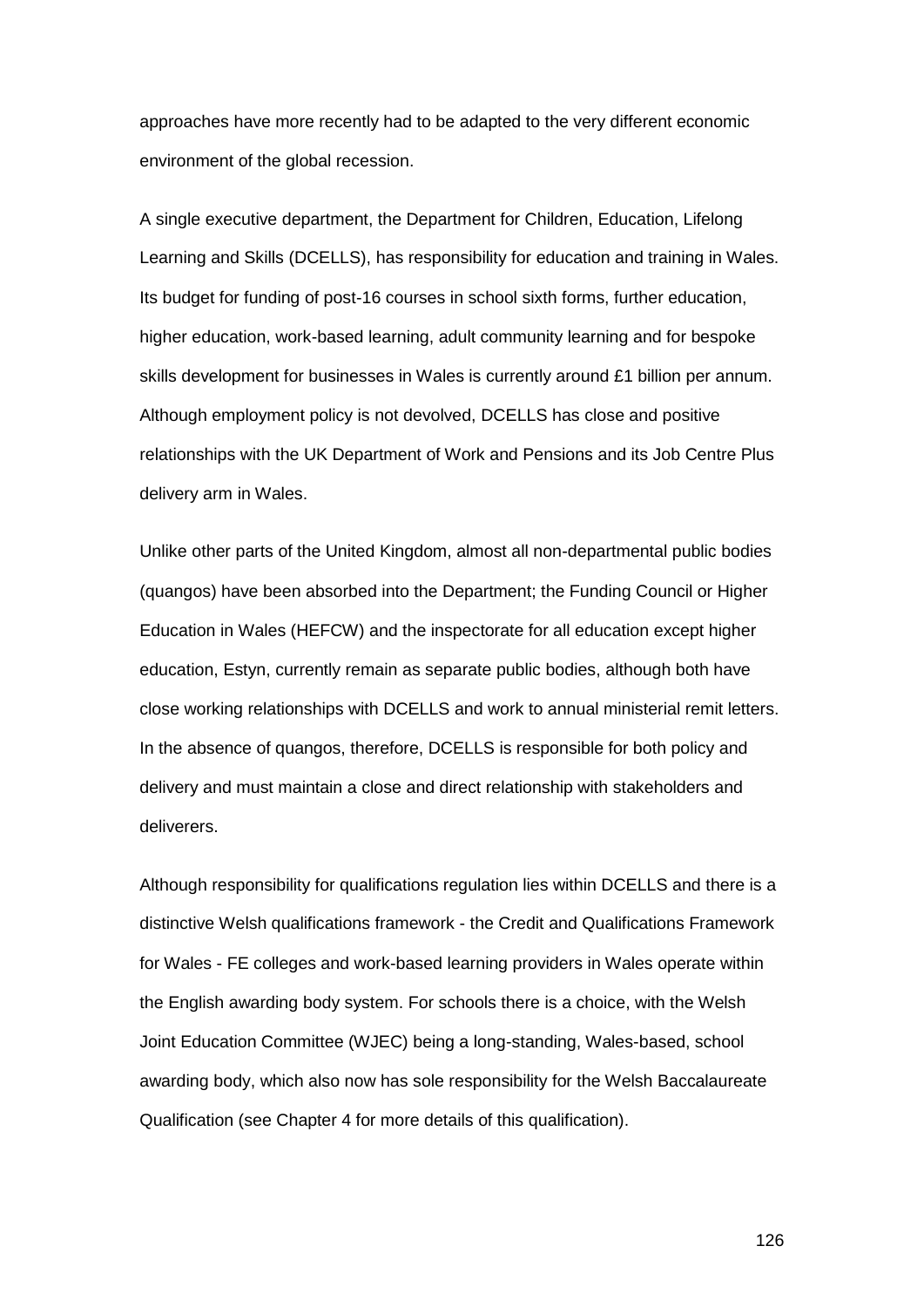One of the most important features of the education and training system in Wales is its size. With small numbers of local authorities, FE colleges and universities and an almost complete absence of quangos, there can be easy communication and direct relationships between providers and the WAG. Such direct lines of communication and regular contact have the advantages of ensuring that messages are not mediated through layers of organisation or bureaucracy, reducing the chance of policy being divorced from the real world and ensuring that the mutual accountability and dependency between the WAG, stakeholders and providers are reinforced.

Twenty-two elected local authorities deliver school education, funded by a WAG grant; there are few schools in Wales outwith the local authority service, making school sector organisation in Wales much more similar to Scotland than to England. FE institutions (which statutorily include the Workers" Educational Association and the YMCA) are not run by the local authorities. Instead, they are corporations with boards of governors, with over 70 per cent of their funding being provided by the WAG. Universities in Wales, too, are autonomous institutions governed by university councils set up under acts of parliament. They receive around 40 per cent of their funding from the WAG.

The WAG is funding 84 providers to deliver work-based learning courses (Apprenticeships and Skillbuild programmes) in 2009/10, of which around three quarters are independent training providers (some run by local authorities and by voluntary bodies, some run as for-profit businesses) and the remainder are FE colleges. A variety of providers also run bespoke post-16 provision, much of which is paid for by learners and/or employers on a fee-for-service basis.

The representative bodies of the sectors, ColegauCymru for FE colleges, the National Training Federation Wales for work-based learning, and Higher Education Wales are among DCELLS" key stakeholder bodies.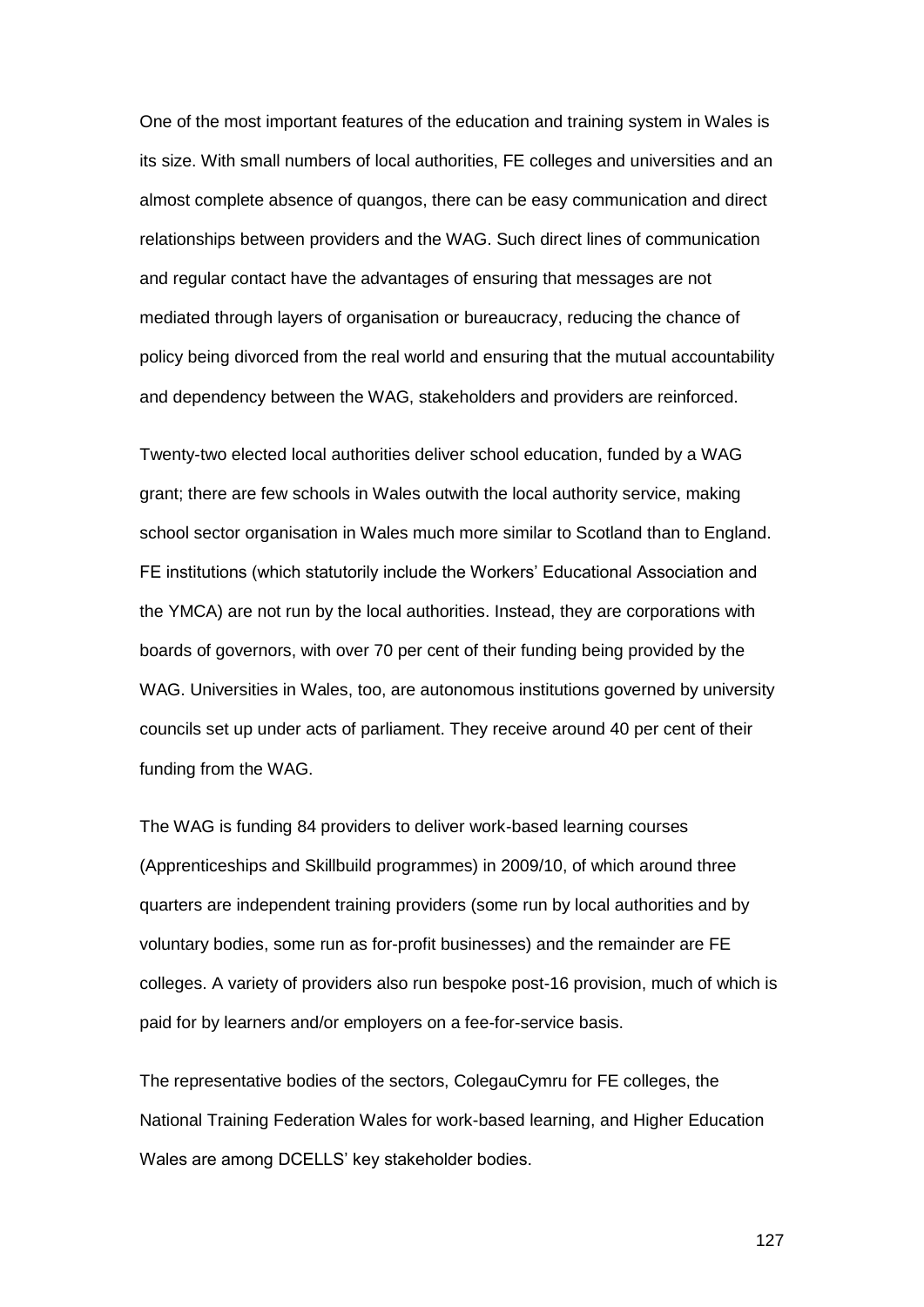#### **The environment for learners: challenges and policy responses**

The learner population in Wales has seen similar demographic trends as the rest of the United Kingdom. Wales has a total population of around three million (5 per cent of the UK); the falling birth rate, which was a pattern of the 1980s and 1990s, is now particularly noticeable in the education system, where the age cohort size has shrunk from over 45,000 in the post-war years and in the late 1960s to a low of 30,000 for those born in 2002. Although the birth rate has been increasing since then, the rate of increase is relatively low. The reduced birth rates of the 1990s will lead to significantly lower numbers of potential 16-18 year old learners for a number of years to come.

At the same time as learner numbers have fallen because of demography, participation and success rates in Wales in the post-compulsory years have been increasing. This has been fuelled partly by new strategies such as the 14-19 Learning Pathways programme and the Welsh Baccalaureate Qualification, and partly by drives to improve the quality of delivery. For example, there have been major improvements in the completion rates of apprenticeships and in inspection outcomes for Welsh FE colleges and work-based learning providers. More recently, one of the effects of the recession has been to increase the demand for places in post-16 provision. Adult participation in education and training in Wales has also been supported by policy directions adopted in Wales, including all-age apprenticeships, careers services and basic skills strategies.

There were 251,575 learners at FE institutions, adult community learning and workbased learning providers during 2008-09. In FE, there has been an upward trend in the proportion of full-time learners and a downward trend in the number of those studying part-time. There are more learners aged 16 -17 in FE than in secondary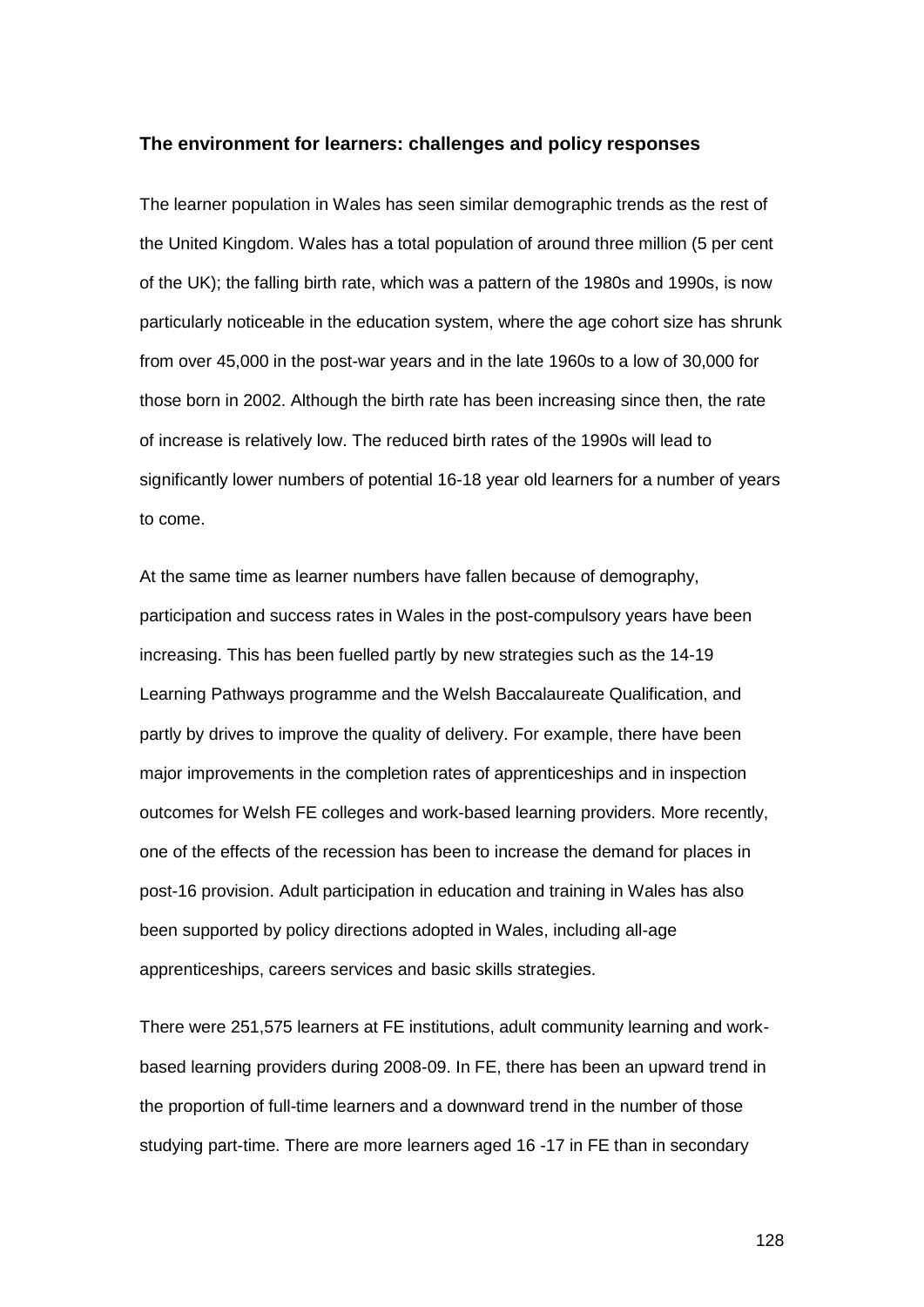schools; the proportion of learners below the age of 25 rose to 38 per cent in FE and 50 per cent in work-based learning (Statistical Directorate 2009a, 2009b and 2010).

Despite the progress that has been made in Wales since devolution, the challenges to the education and training system remain considerable. Declining employment in the traditional industries such as mining and engineering in South Wales, land-based industry in rural Wales and the tourism industry in rural and coastal Wales has created cycles of intergenerational unemployment and deprivation which are proving hard to break. Although great efforts have been made to attract inward investment, Wales continues to have few corporate headquarters or research and development departments, and although job creation has countered job losses in those traditional industries, growth sectors have often been in areas such as retail, which generate part-time rather than full-time employment opportunities.

Wales has, therefore, remained a relatively low-income part of the UK and has been qualifying for considerable financial support from European Union convergence and competitiveness funding. The long-established link between levels of poverty and educational achievement make it unsurprising, therefore, that Wales has emerged poorly from international benchmarks such as the PISA tests of literacy, numeracy and science and from measures of literacy and numeracy levels in the adult population.

The long-term policy response to these challenges has been to create a major set of reform programmes in the school sector, focussing on the early years, on school effectiveness and on curriculum choice at 14-19, including the further development and expansion of the Welsh Baccalaureate. Taken together, these reforms seek to raise attainment levels of future school-leaving cohorts and, therefore, to minimise the need for remediation in the post-compulsory years through initiatives such as basic skills programmes for adults and Skillbuild for youth and adult unemployed. At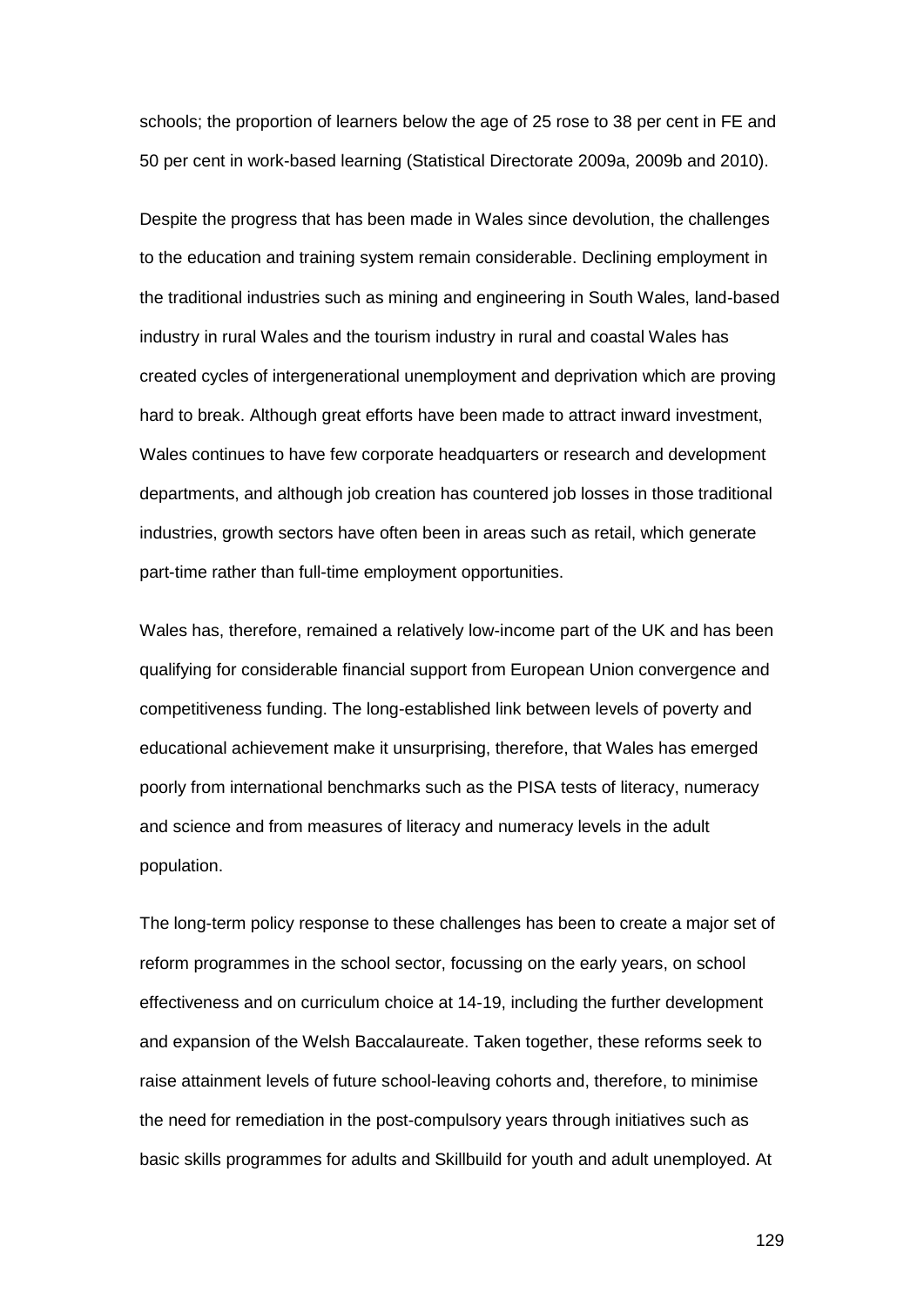the current time, though, such programmes remain a necessary part of the WAG"s investment in education and training.

Policy response for the post-school sectors aimed to take account of the needs of the Welsh labour market, but also to reflect the relatively low levels of educational achievement and high levels of intergenerational poverty that continue to affect parts of Wales. A distinctive skills strategy, *Skills that Work for Wales* (DCELLS, 2008a), was developed which drew on both demand-side and supply-side analyses such as the Leitch (Leitch, 2006) and Webb (Webb, 2007) reports and explicitly aimed to cover business development, skills and employment. The connection between skills development and economic development has been reinforced by the 2010 Economic Renewal policy paper (DE&T, 2010), and *Skills that Work for Wales* is being updated in 2010 in the light of the Economic Renewal proposals.

#### **Key debates**

Education and training at the time of devolution had differences from England that reflected the different social values of the Welsh system, such as commitment to comprehensive schooling. These were outweighed by the similarities, given that legislation passed in the UK Parliament prior to devolution in 1999 usually covered both England and Wales. Since devolution, Wales-specific responses to policy issues have been developed, such as the introduction of the Welsh Baccalaureate Qualification and the abolition of national key stage testing. More generally, though, emerging policy differences continue to reflect distinctive Welsh traditions and values, including the importance of the Welsh language, for which a Welsh-medium education strategy has been developed (DCELLS, 2010).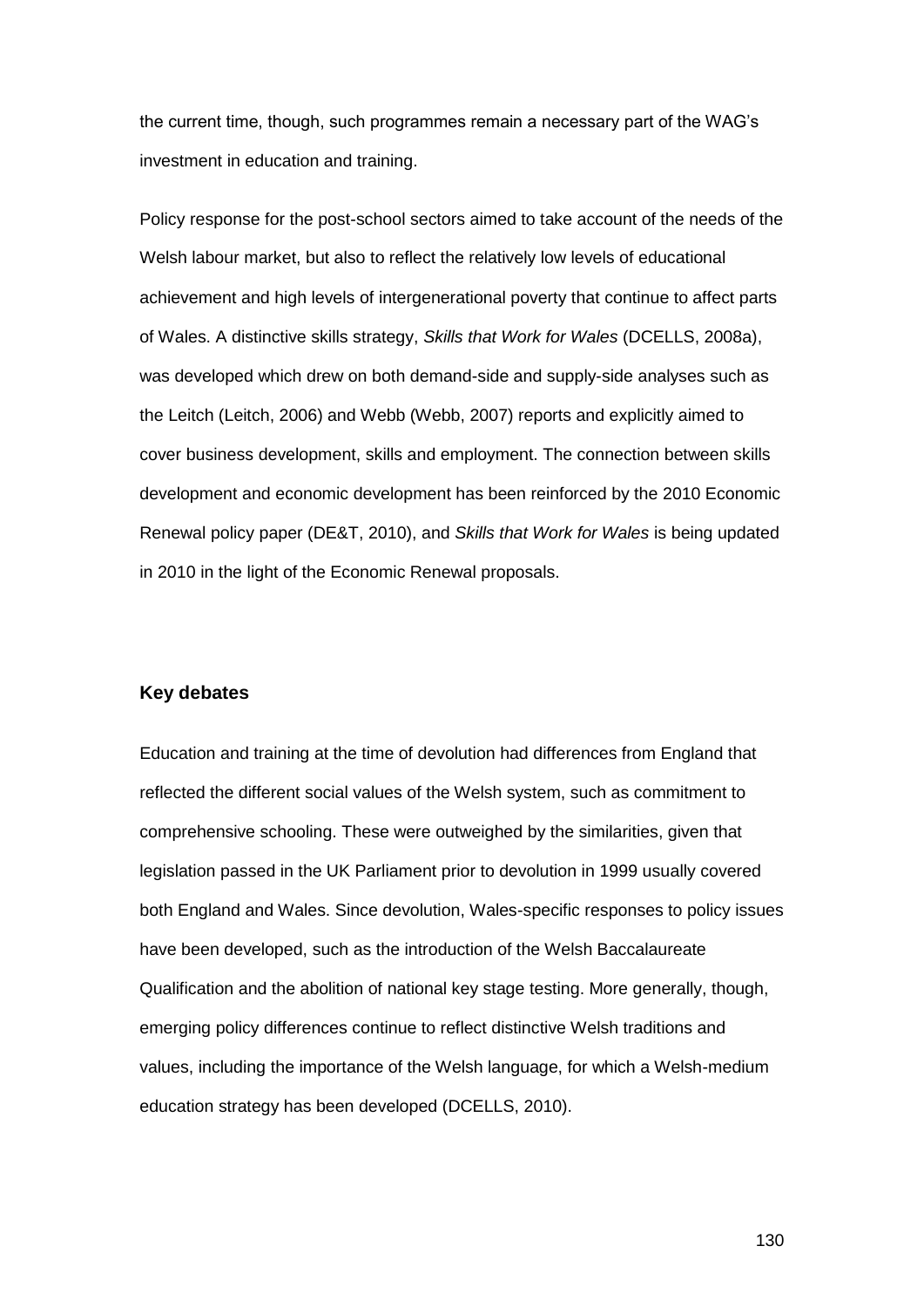#### **Collaboration and integration**

There is a strong political desire in Wales to see education and training based on collaboration rather than competition. This is reflected in the development of collaborative "effectiveness frameworks" for both school and post-school providers and in the publication of a *Transformation Framework* (DCELLS, 2008b) through which proposals for change to the configuration of post-16 provision was sought. These proposals, which are covered in more detail in Chapter 4, aim to increase learner choice, especially vocational choice, reduce duplication and ensure that the maximum amount of public funding is deployed in learning and teaching. The Framework expects regional collaboration in which the interests of learners, not the interests of providers, are paramount.

For the 14-19 age group, the Transformation Framework will support the policy intention of the National Assembly for Wales"s Learning and Skills Measure (National Assembly for Wales 2009), which is designed to attract young people to stay on in education and training by the relevance of the curriculum options available to them, rather than because they are required to do so by legislation for raising the age of participation, as in England. Other potential barriers to collaboration between schools and FE have been removed in support of the 14-19 agenda. For example, Wales has implemented pay parity between FE lecturers and secondary school teachers and has introduced a single, credit-based funding methodology for all non-HE post-16 courses and providers.

A similar direction has been signalled on HE in Wales in the new *For our Future*  (DCELLS, 2009) strategy, published in late 2009, where there is political support for much stronger collaboration, at regional and national level, between HE institutions, FE institutions, employers and communities. More recently, reviews of the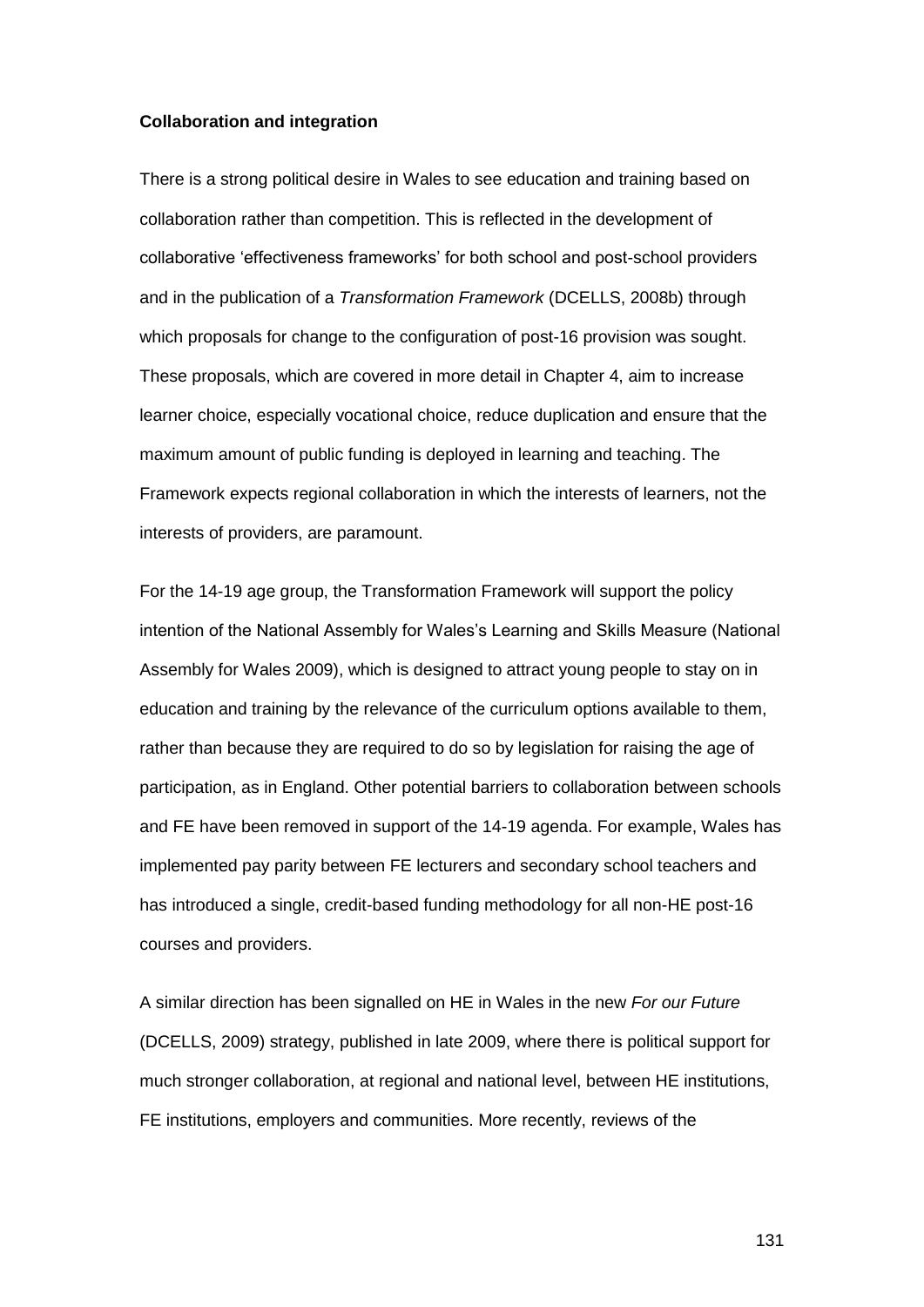governance of FE and HE institutions have been set up and these will report at or around the end of 2010 (National Assembly for Wales, 2010a and 2010b).

#### **Skills development led by business need**

The integration of business development and skills in Wales has been reflected in the close working relationship between the WAG Department for the Economy and Transport and DCELLS, for example in the development of skills interventions that are directed towards specific business needs. Thus, the Workforce Development Programme is an individualised approach to skills development that links the training to the employer"s business plan and employers applying for funding must commit to match-funding the cost of training. The programme has supported many thousands of businesses and generates very high levels of customer satisfaction.

The tailored approach of the Workforce Development Programme has also been a feature of the skills responses designed to counter the effects of the economic downturn in Wales. The existing ReAct (redundancy action plan) programme, which helps a redundant worker to further develop his or her skills base, was scaled up and the innovative ProAct programme, which offers skills development to employees on short-time working, introduced. Both are extensively supported by European funding. ProAct has attracted considerable national and international interest (e.g. New York Times, 2009). In addition, leadership and management training, the Skillbuild employability programme, the Wales TUC redundancy rapid response programme, Careers Wales activity and the basic skills employer pledge were all scaled up, and a "pathways to apprenticeship" programme introduced. When the economic recovery in Wales is secure, support for skills development will be refocused away from counterrecession measures and towards employers with growth potential.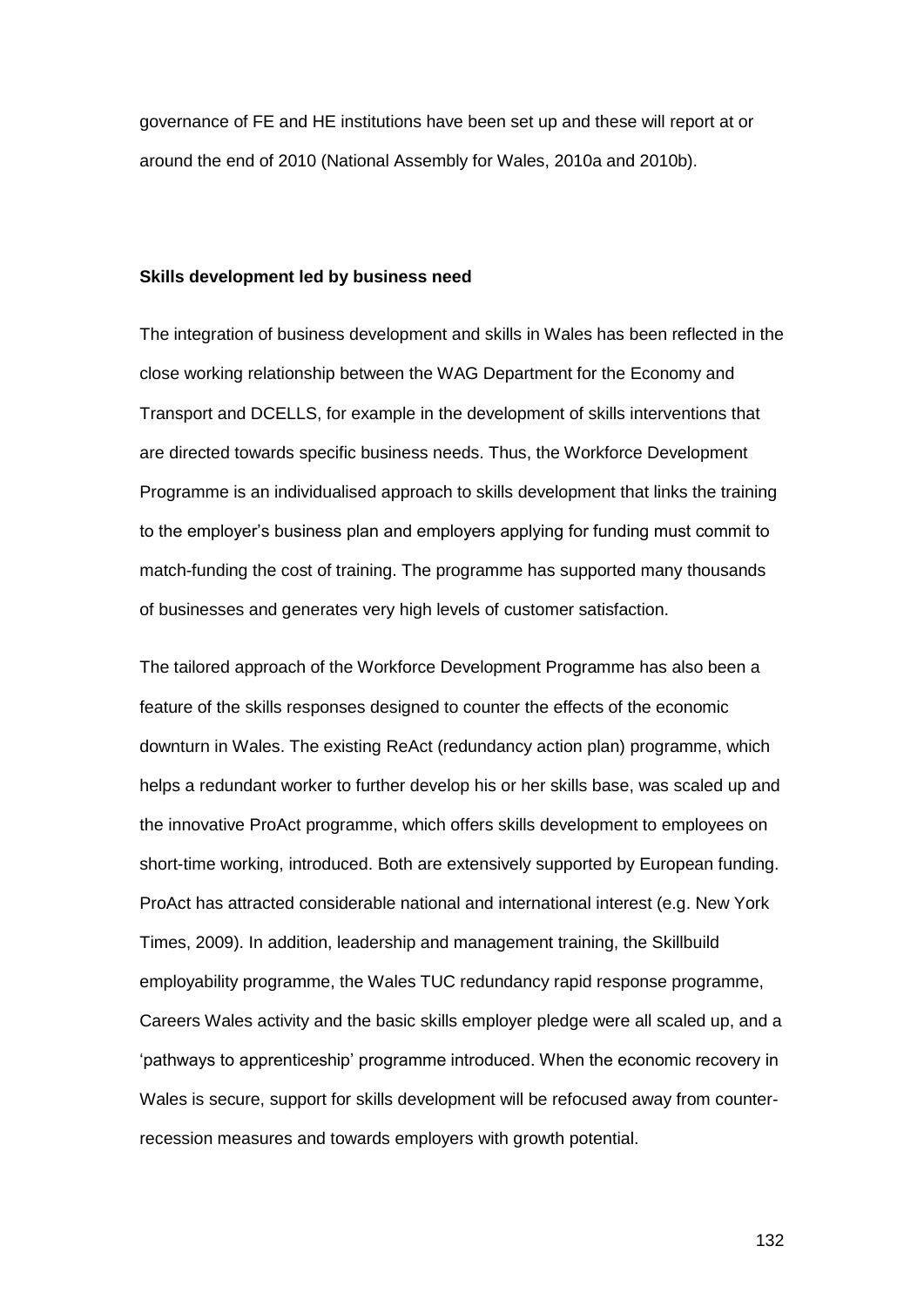Since 2001, the number of highly skilled jobs in Wales has increased and this trend is expected to continue. The largest expected growth in employment across the UK between now and 2017 will be amongst the more highly-skilled occupational groups such as management, professionals and associate professional and technical occupations. Nevertheless, the lower end of the labour market will remain a significant source of jobs, especially for people seeking to move out of unemployment or to supplement their income with part-time work. The need to encourage the creation of job opportunities at all skill levels has been emphasised by the Wales Employment and Skills Board (WESB) in its second annual report. WESB sees "good jobs" as being defined not by whether they are low-skill or high-skill but by whether they are of a kind that will provide progression opportunities, improve economic performance and break the cycle of poverty (WESB, 2010).

#### **Future Policy Direction**

If the direction and momentum of the past few years are maintained, the probability is that the differentiation in policy between Wales and the rest of the UK will increase. There are, however, interesting political times ahead, both at UK and devolved administration level, and it is very difficult to predict how those political events will affect the approach taken by the government in Wales, whatever its political colour, or mix of colours, after the Assembly elections in May 2011.

The current policy directions in Wales will lead to both greater integration of skills, employment and business development services and of governance, planning, funding and delivery between school, FE, HE and work-based learning providers. There will be more priority-driven funding of providers and a greater proportion of the cost of post-19 learning will probably be borne by learners and employers.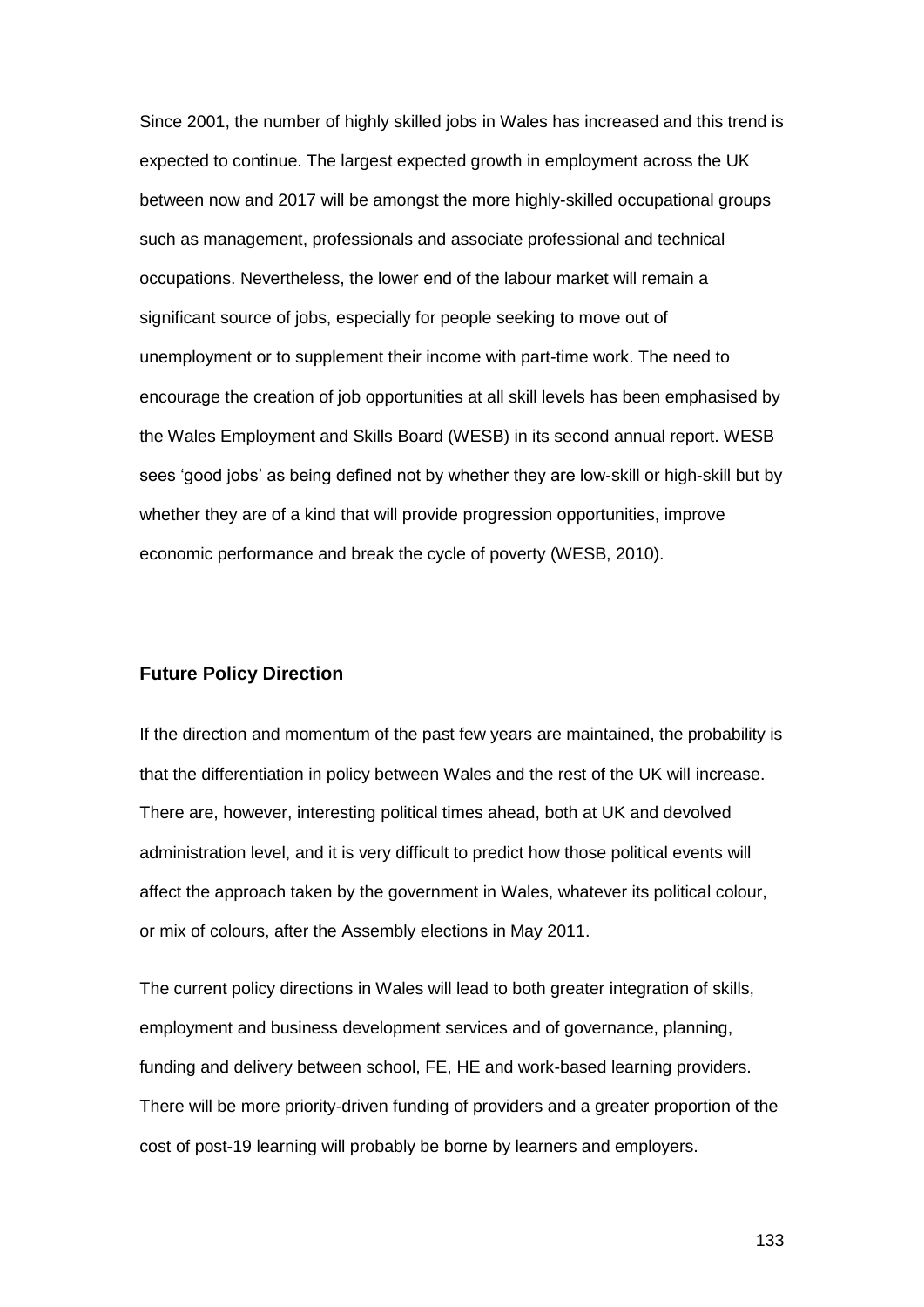The long period of relative political stability in Wales has been based on the core values of a left-leaning democracy and has proved resistant to reformist zeal on either side of the political spectrum. There is support for public governance of the education system, for an egalitarian education system, and for collaborative approaches to public services.

The economic downturn showed again how important learning and skills are as investments in the future economic success of Wales and that an education and training system could respond quickly to an emergency. The challenge ahead will be to manage the combination of higher levels of expectation created by that response, greater awareness among employers of the importance of skills development as the basis for growth, and more interest among young people in staying on in education and training – all occurring at a time when the need to reduce the serious UK budget deficit will almost certainly lead to significant and ongoing cuts in public expenditure. It is likely to prove difficult in Wales – and probably also in the  $UK -$  to protect education and training from such cuts. This will reinforce the importance of collaboration between government and stakeholders to ensure a consensus on how best to deploy the public funding that is available. In those circumstances, it will be interesting to see whether the core values that underpin the political stability in Wales will crumble, or conversely, will be the bedrock on which education and training policy and delivery for the leaner times ahead will be based.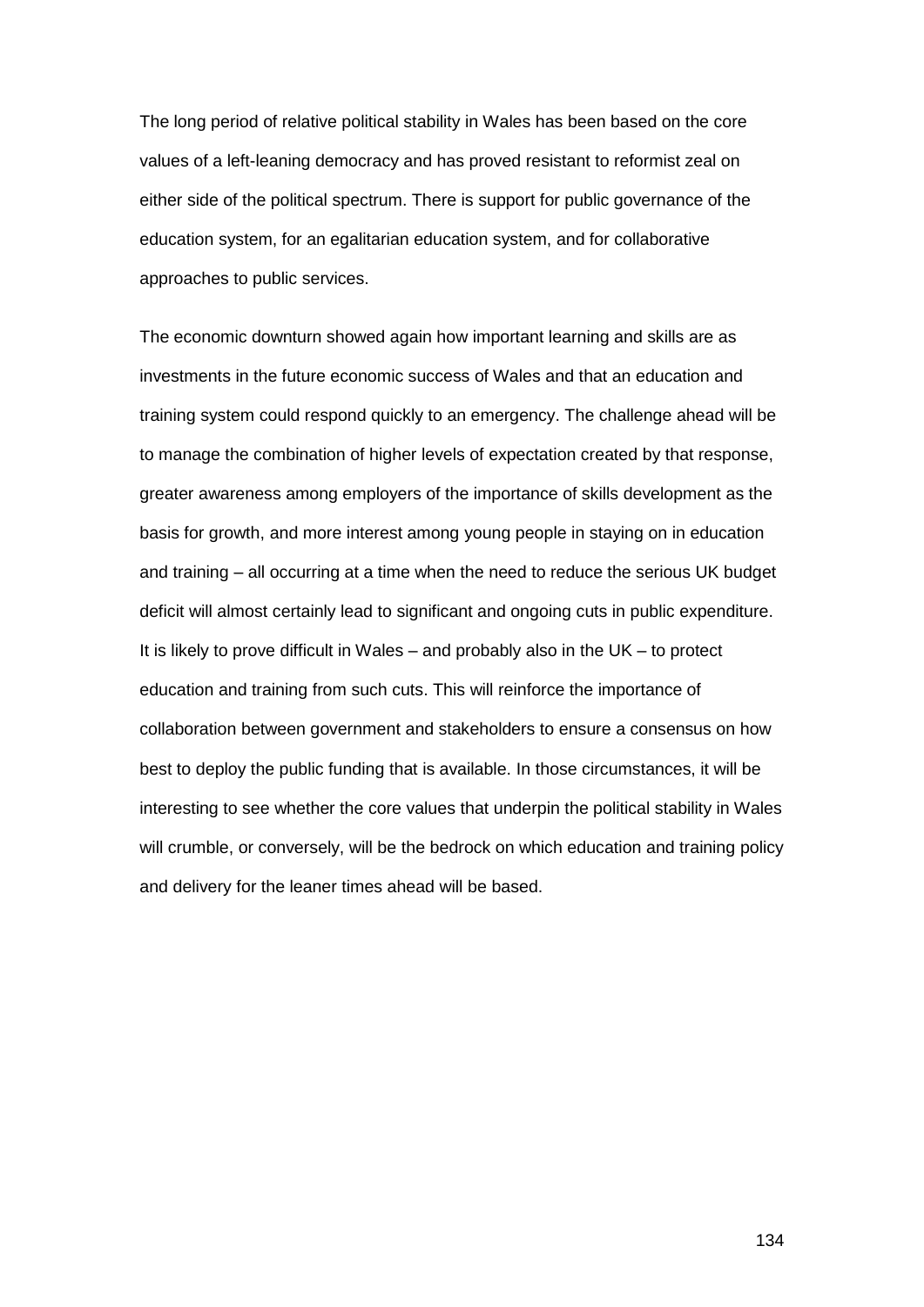## **Summary and conclusions**

Much of the description and analysis in the preceding sections of this chapter serves to support the thesis that devolution of powers has been accompanied by increasing divergence in policy frameworks, in governance and institutional arrangements, and in educational and training programmes in the separate parts of the UK. In part this can be seen as a result of the different political make-up of devolved governments compared with that of the UK government; in part it reflects different historical traditions and cultures that underlie the respective education and training systems, to which devolution has now afforded greater scope in influencing policy development; and to an extent it has resulted from the differing conclusions as to what policy approaches are best suited to the economic and social circumstances of the separate countries. Underlying these drivers towards divergence has been an expectation that devolution will in itself lead to the pursuit of distinctive policies and approaches in each part of the UK.

However, the analysis suggests that it is not simply a matter of Scotland, Wales and Northern Ireland diverging from an established Westminster-led system dominated by a predominantly English perspective. Arguably, there has been a greater degree of turbulence and change in the English education and training system since 1997 than in those in other parts of the UK. This has manifested itself in five reallocations of responsibilities between government departments, involving a total of seven differently named departments. There have been three separate systems for planning and funding of post-16 education and training, each involving complex and essentially top-down arrangements for translating government policy into local delivery through national, local and (to a lesser degree) regional and sub-regional agencies.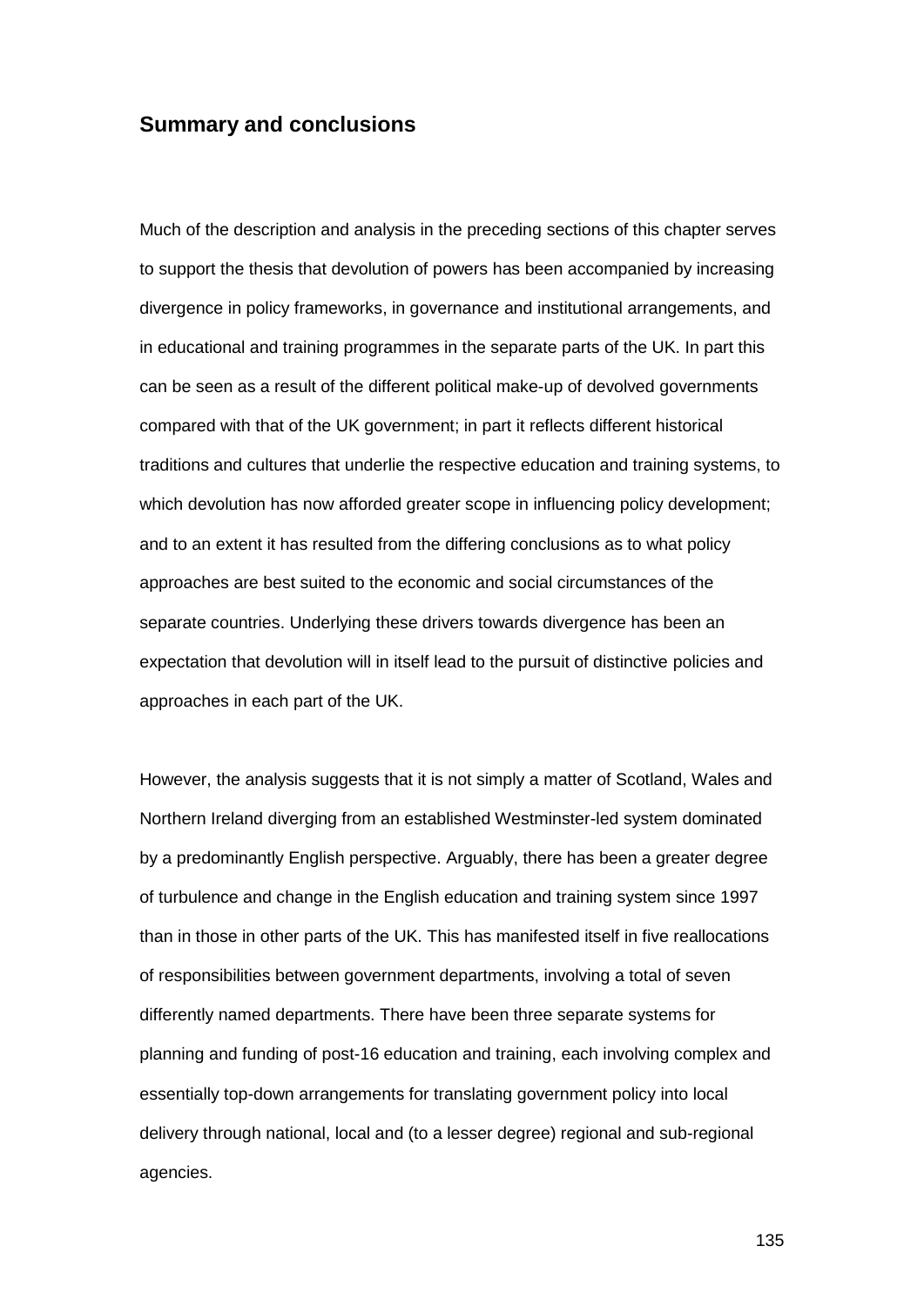The latest arrangements, which only came into force in 2010, seem unlikely to survive under a new administration committed to abolishing quangos and devolving more responsibility to the local level. The qualifications and curriculum framework and the national qualifications taken by young people have been under almost continuous review since 1997. This has again resulted in a succession of reforms and adaptations, with the stated aims of protecting standards (mainly of established general qualifications, particularly GCE A Levels), raising achievement levels and providing the range of pathways and opportunities required to meet the needs of the full 14-19 cohort. Finally, at the institutional level, the thrust of government policy – notwithstanding some initiatives aimed at encouraging greater collaboration - has in practice provoked a more competitive market involving an increasingly diverse range of providers and with great variations in the make-up of the provider network in different parts of the country.

Against this background, Scotland, Wales and Northern Ireland would have diverged from the English model even if they had merely continued to operate within the policies and governance arrangements that pre-dated devolution. However, as this chapter has shown, Scotland and Wales have sought to use their devolved powers to adapt their respective education and training systems to reflect their particular political priorities and circumstances and their own views of the education state. In many respects this has exacerbated the degree of divergence, as is perhaps most evident in three areas.

First, governance arrangements in Scotland and Wales now appear much more inclusive than those in England. They have achieved this in different ways – Scotland predominantly through the close engagement of stakeholders and providers in the `policy dialogue" and Wales through the abolition of quangos, which has necessitated a more direct relationship between the central department and providers. However,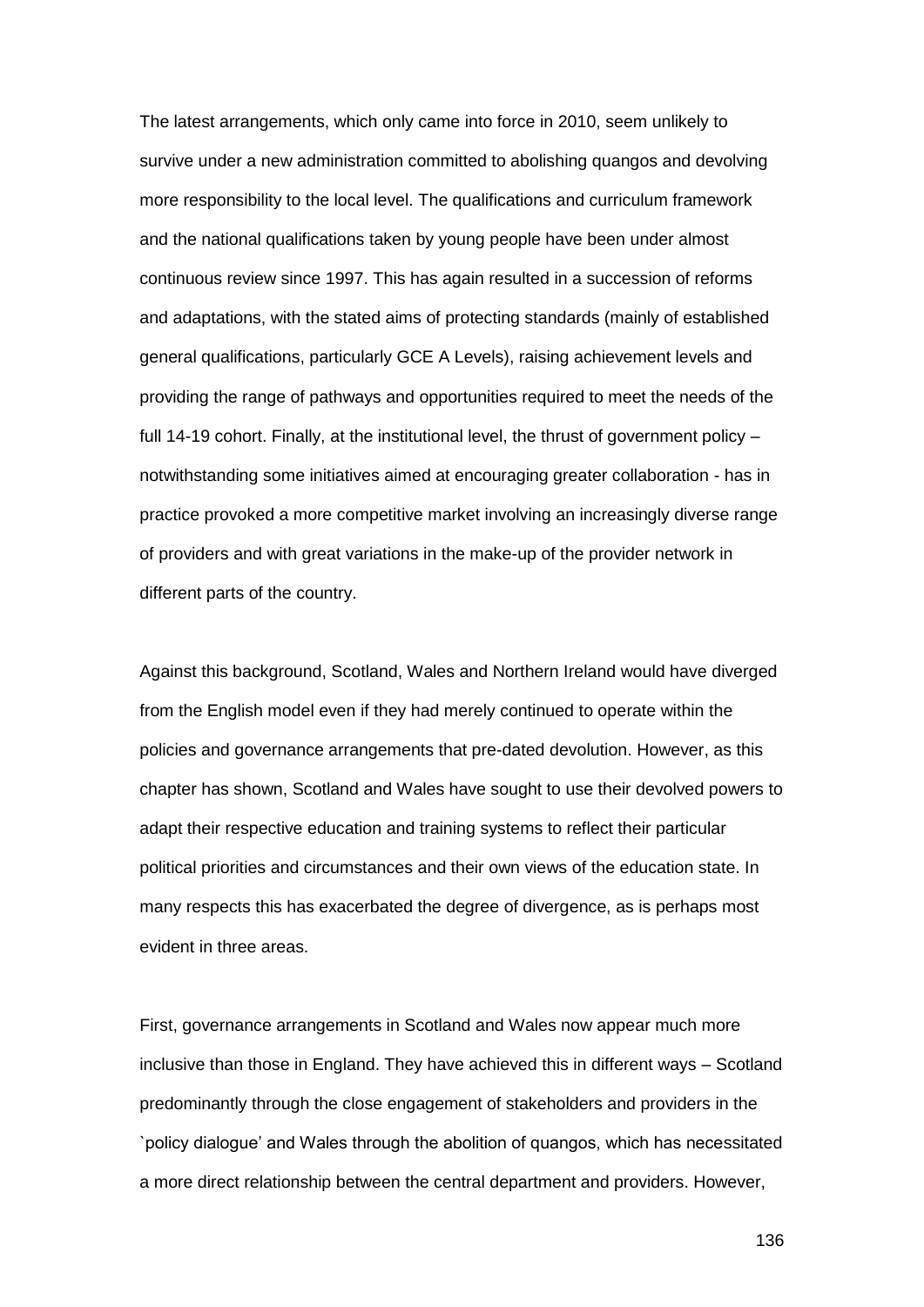the effect in both cases has been to give those responsible for the delivery of education and training at local level a stronger sense of involvement in decisions affecting them. Seen through the eyes of their counterparts, the trend in England has, if anything, been in the opposite direction: an increased emphasis on a top-down approach to policy development and delivery, underpinned by the use of targets, funding levers and inspection regimes to monitor performance. The inclusiveness of the Scottish and Welsh approaches can in part be attributed to their smaller sizes (both can be seen in this respect as broadly equivalent to an English region). This undoubtedly makes it easier in practical and logistical terms to engage local authorities and provider networks. However, it also appears to derive from a more deeply rooted sense of social partnership in these countries than exists in England.

Second, whilst competition between institutions has gained momentum in England, collaboration remains the dominant ethos in Scotland and Wales. The active promotion of new institutions, often in direct competition with existing providers, has been resisted in these countries, both of which have retained much more homogeneous systems for the delivery of post-compulsory education and lifelong learning. This was already true prior to devolution and is more evidently the case now. Scotland"s Colleges continue to play the leading role in Scotland, supported by a network of private training providers handling elements of vocational and specialist learning, but with little evidence of competition between them. In Wales, current policy is to move towards a smaller number of FE and sixth form providers, offering choice and diversity within rather than between institutions, and brought about very much through a spirit of collaboration and integration.

Third, the underlying rationale for skills policy has become much more distinctive in the different parts of the UK and this in turn has prompted more divergent approaches. Prior to devolution there was something of a consensus around the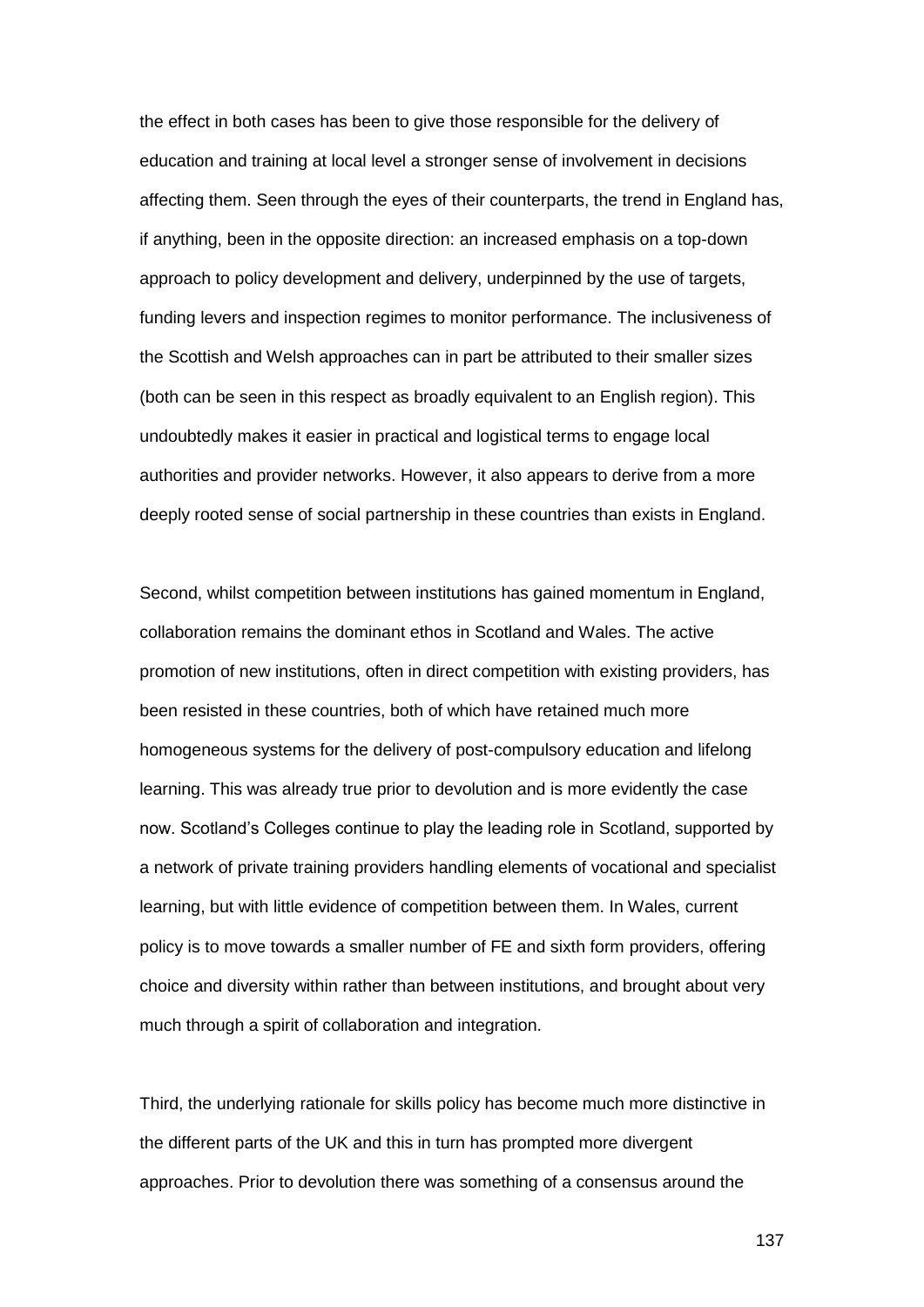notion that the UK needed to increase the skills of its workforce in order to compete in the global economy and that qualifications could be seen as a proxy for skills. Whilst the emphasis on skills development remains an important policy driver in all parts of the UK, Scotland and Wales are now tailoring both the policy itself and the funding of specific skills programmes much more closely to their economic and social circumstances. This was perhaps most starkly demonstrated by the rejection in Scotland and Wales of the thrust of the Leitch Report, which was seen as projecting an analysis predominantly reflecting the economic circumstances of the southeast of England. It has also been reflected in major policy documents, *Skills for Scotland* and *Skills that Work for Wales*, both of which arguably adopt a relatively balanced approach in addressing demand- and supply-side factors affecting the supply of skills than the essentially supply-side emphasis of skills policy in England. Scotland has also been distinctive in emphasising the importance of skills utilisation rather than skills supply.

Northern Ireland, too, is reviewing its skills policy in the light of recent changes, not least the more stringent economic climate. The Department for Employment and Learning published a consultation document in June 2010 setting out proposals to update the earlier skills strategy and its associated implementation plan (DEL, 2010). This document places a heavy emphasis on the importance of skills in supporting a dynamic and innovative economy, echoing the themes of similar documents produced by the UK government in recent years. However, as with Scotland and Wales, there are clear indications of attempts to tailor the strategy and the proposed actions to the specific circumstances facing the Northern Ireland economy.

Of course, similarities remain in these diverging systems. In all parts of the UK the general, or academic, route still represents the pre-eminent means of progression to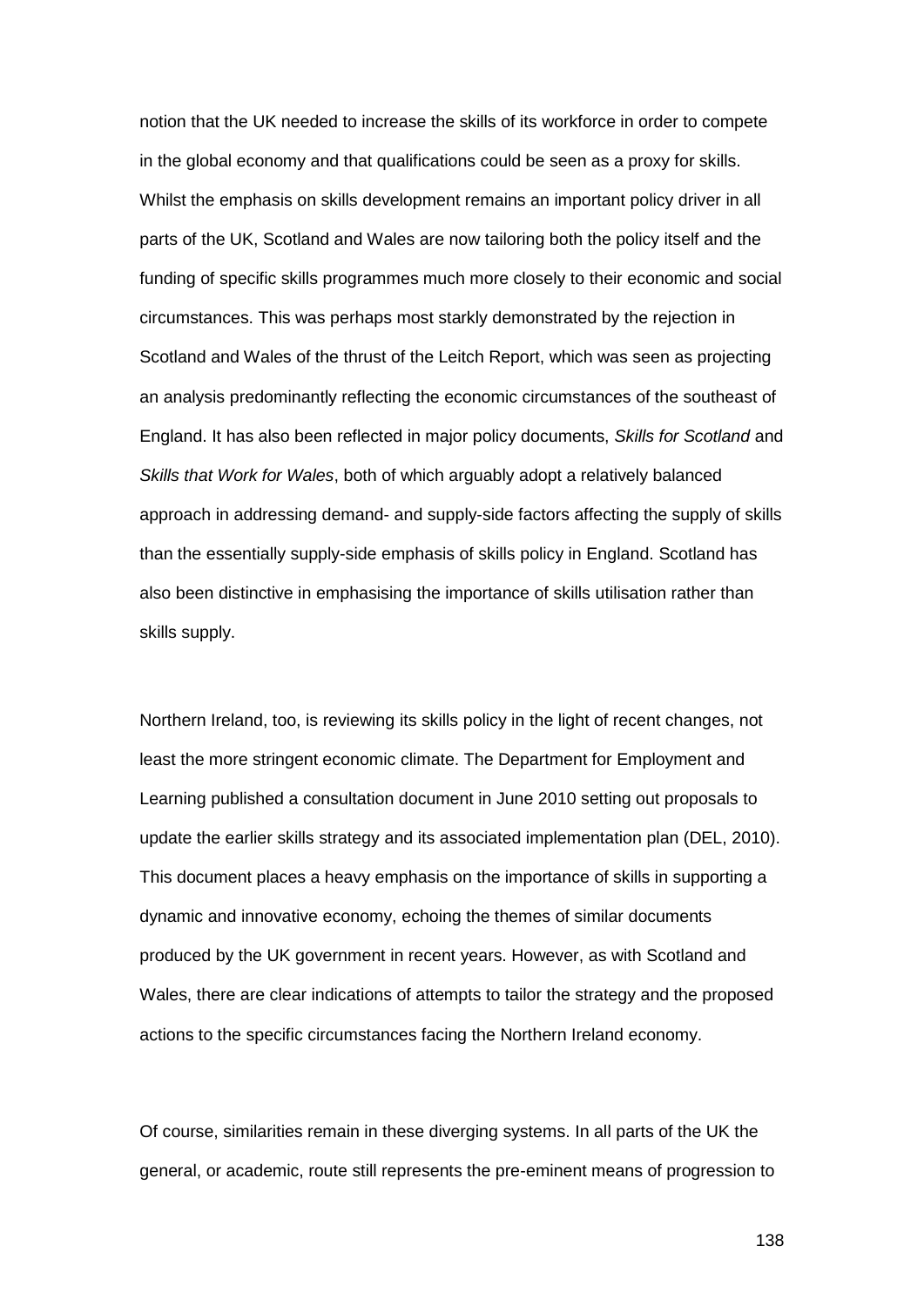higher education for young people. Although the names of the programmes may differ, the funding priorities for post-16 learning and state-supported skills training have much in common. Qualification frameworks are somewhat similar throughout the UK, notwithstanding some differences in the names and nature of individual awards within these frameworks. A new Qualifications and Credit Framework is due to take effect from December 2010, providing the only recognised and regulated framework for vocational qualifications in England, Wales and Northern Ireland. Funding constraints arising from the current economic circumstances are likely to limit the scope for further divergence to the extent that all administrations in the UK will need to concentrate scarce resources on statutory and other 'core' provision, where priorities will often be similar. But as subsequent chapters will show, political forces for divergence will remain strong.

#### **References**

- Ball, S. J. (1990) *Politics and Policymaking in Education: explorations in policy sociology*. London: Routledge.
- -- (2007) *Education plc: private sector participation in public sector education.*  London: Routledge.
- Coffield, F., Edward, S., Finlay, I., Hodgson, A., Spours, K. and Steer, R. (2008) *Improving learning, skills and inclusion: the impact of policy on postcompulsory education.* London: Routledge.
- Department for Business, Innovation and Skills (BIS) (2009) *Skills Investment Strategy*. London: BIS
- Department for the Economy and Transport (DE&T) (2010) *Economic Renewal: a new direction*. Cardiff: Welsh Assembly Government (WAG).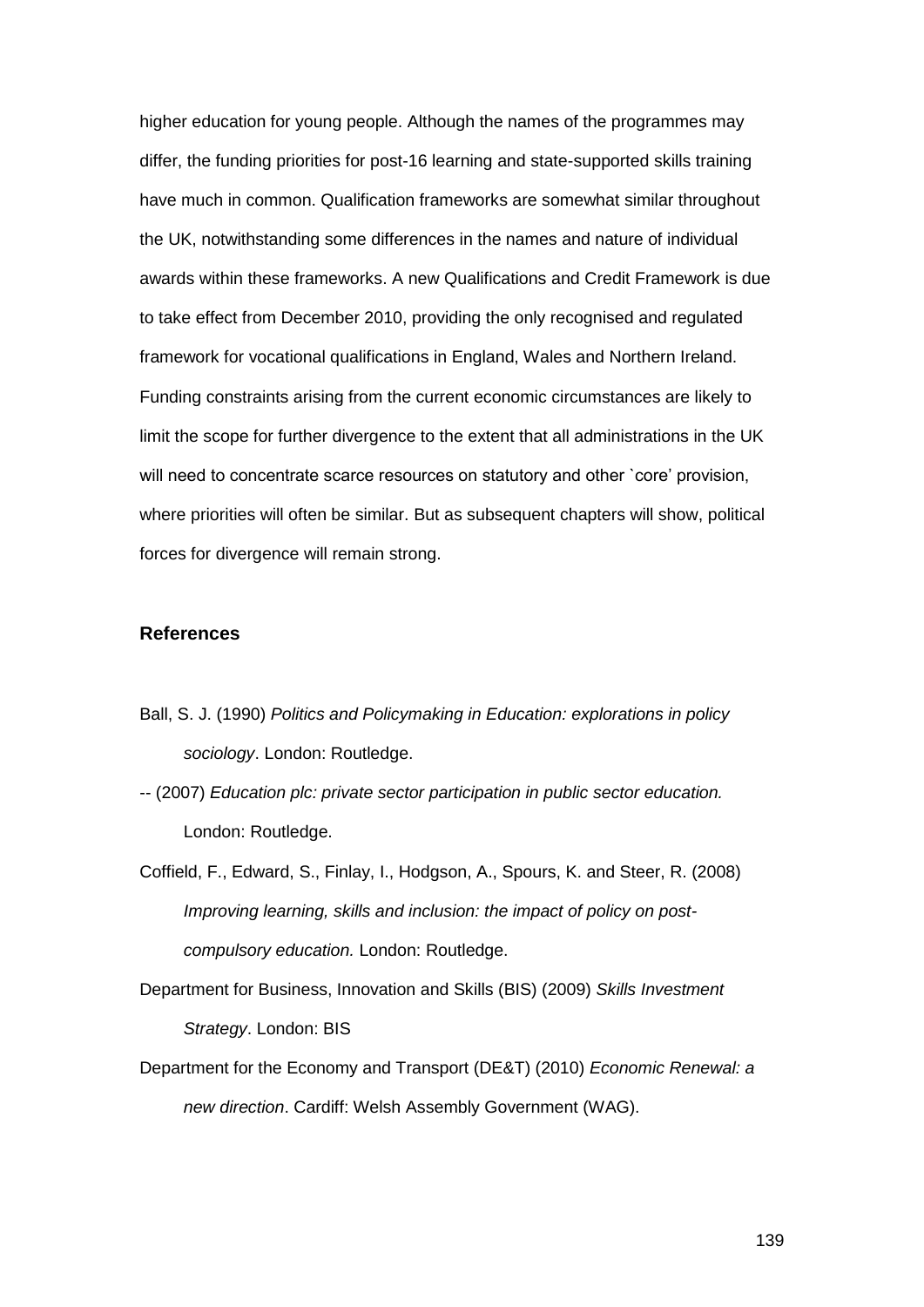- Department for Children, Education and Lifelong Learning and Skills (DCELLS) (2008a) *Skills that Work for Wales: a skills and employment strategy and action plan*. Cardiff: WAG.
- -- (2008b) *Transforming Education and Training Provision in Wales: delivering skills that work for Wales*. Cardiff: WAG.
- -- (2009) *For Our Future: The 21st century higher education strategy and plan for Wales*. Cardiff: WAG.
- -- (2010) *Welsh-medium Education Strategy*. Cardiff: WAG.
- Department for Children Schools and Families (DCSF) (2008) *Participation in Education, Training and Employment by 16-18 Year Olds in England*. Statistical First Release 13/2008. DCSF: London.
- Department for Education and Employment (DfEE) (2000) *Remit letter from the Secretary of State to the Learning and Skills Council*. DfEE: London.

[\(www.readingroom.lsc.gov.uk/pre2005/about/purpose/lsc-](http://www.readingroom.lsc.gov.uk/pre2005/about/purpose/lsc-remit-letter.pdf)**remit**-**letter**.pdf),

accessed 20 March 2010.

- Department for Education and Skills (DfES) (2004) *Five Year Strategy for Children and Learners*. DfES: London.
- Department for Employment and Learning (DEL) (2010) *Success through Skills 2: The Skills Strategy for Northern Ireland.* DEL: Belfast.
- Gallacher, J. (2009) `Higher education in Scotland"s Colleges: a distinctive tradition?". *Higher Education Quarterly,* 63 (4), 384-401.

Gallacher, J., Ingram, R. and Reeve, F. (2009) *Work based and Work related learning in Higher national Certificates and Diplomas in Scotland and Foundation Degrees in England: A comparative study*. Glasgow: Centre for Research in Lifelong learning, Glasgow Caledonian University.

Hansard (2009) House of Commons Official Report, 21 July 2009, column 1504W.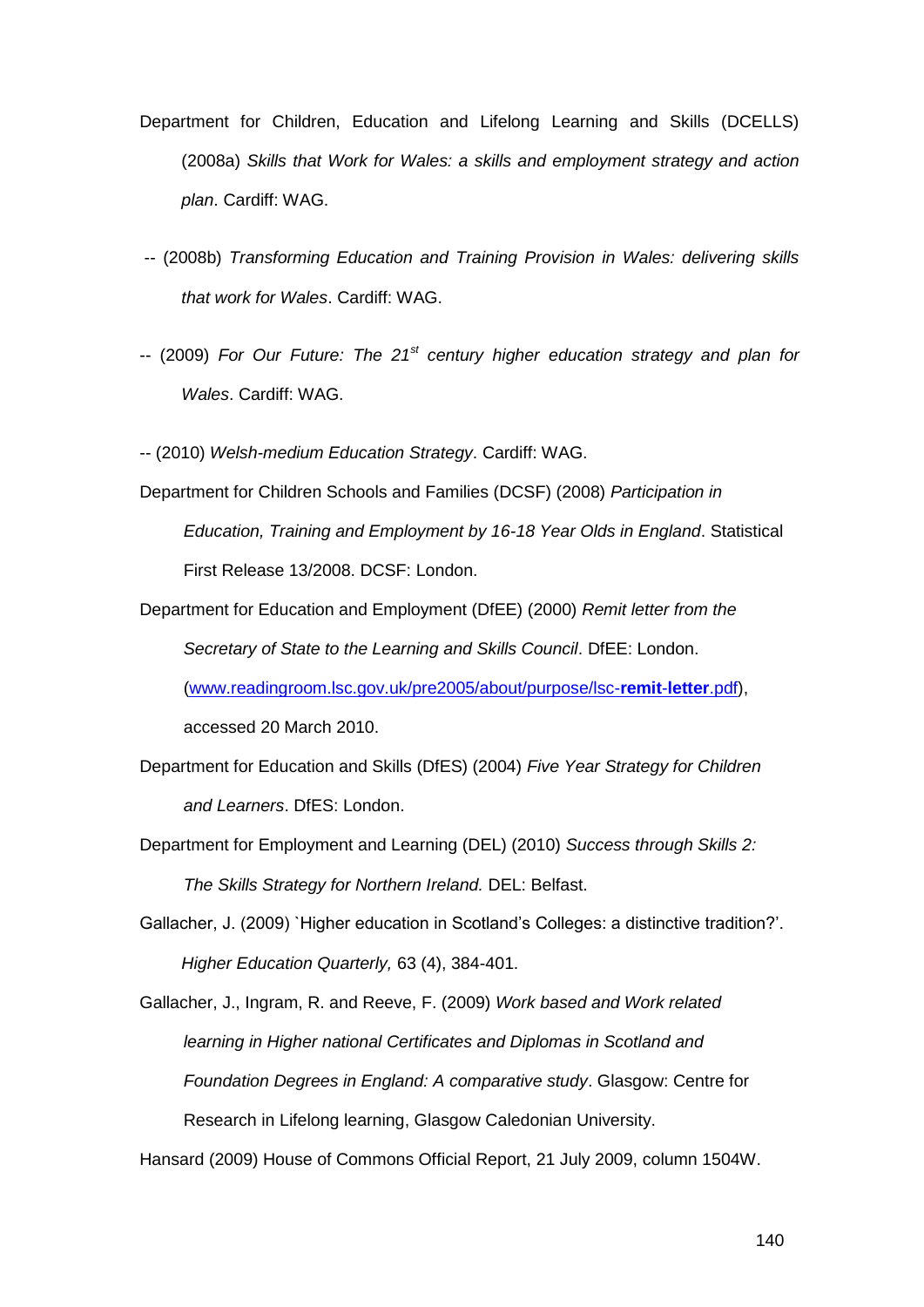- -- (2010) Minutes of evidence taken before the Children, Schools and Families Committee, 8 March 2010.
- Hodgson, A. and Spours, K. (2006) `An analytical framework for policy engagement: the contested case of 14-19 reform in England". *Journal of Education Policy*, 21 (6), 679-96.
- House of Commons 2009: Adult Education, House of Commons Library Standard Note SN/SP/4941, 21 January 2009, [www.parliament.uk](http://www.parliament.uk/)
- Ingram, R., Mehdizadeh, N. and Gallacher, J. (2009) *Destination study of students who complete HNC/Ds: Interim Report.* Glasgow: Centre for Research in Lifelong Learning, Glasgow Caledonian University.
- Leitch (2006) *Prosperity for All in the Global Economy - World Class Skills*. London: HM Treasury.
- LSC (2007) *The 16-18, Adult Learner- and Employer- responsive Funding Models*. LSC: Coventry
- -- (2008) *Government Investment Strategy 2009–10, LSC Grant Letter and LSC Statement of Priorities*, LSC: Coventry.
- -- (2010) *Joint Advisory Committee for Qualifications Approval 2009 Biennial Review Report*. LSC: Coventry.
- National Assembly for Wales (2001) *The Learning Country: a paving document.*  Cardiff: National Assembly for Wales.
- -- (2005) *Wales: a Vibrant Economy*. Cardiff: National Assembly for Wales.
- -- (2009) *Learning and Skills (Wales) Measure 2009.* Cardiff: The Stationery Office.
- -- (2010a) *The Review of Further Education Governance in Wales*. Cardiff: National Assembly for Wales [<http://www.assemblywales.org/bus-home/bus-guide](http://www.assemblywales.org/bus-home/bus-guide-docs-pub/bus-business-documents/bus-business-documents-written-min-state.htm?act=dis&id=194743&ds=6/2010)[docs-pub/bus-business-documents/bus-business-documents-written-min](http://www.assemblywales.org/bus-home/bus-guide-docs-pub/bus-business-documents/bus-business-documents-written-min-state.htm?act=dis&id=194743&ds=6/2010)[state.htm?act=dis&id=194743&ds=6/2010](http://www.assemblywales.org/bus-home/bus-guide-docs-pub/bus-business-documents/bus-business-documents-written-min-state.htm?act=dis&id=194743&ds=6/2010) >, accessed 14 August 2010.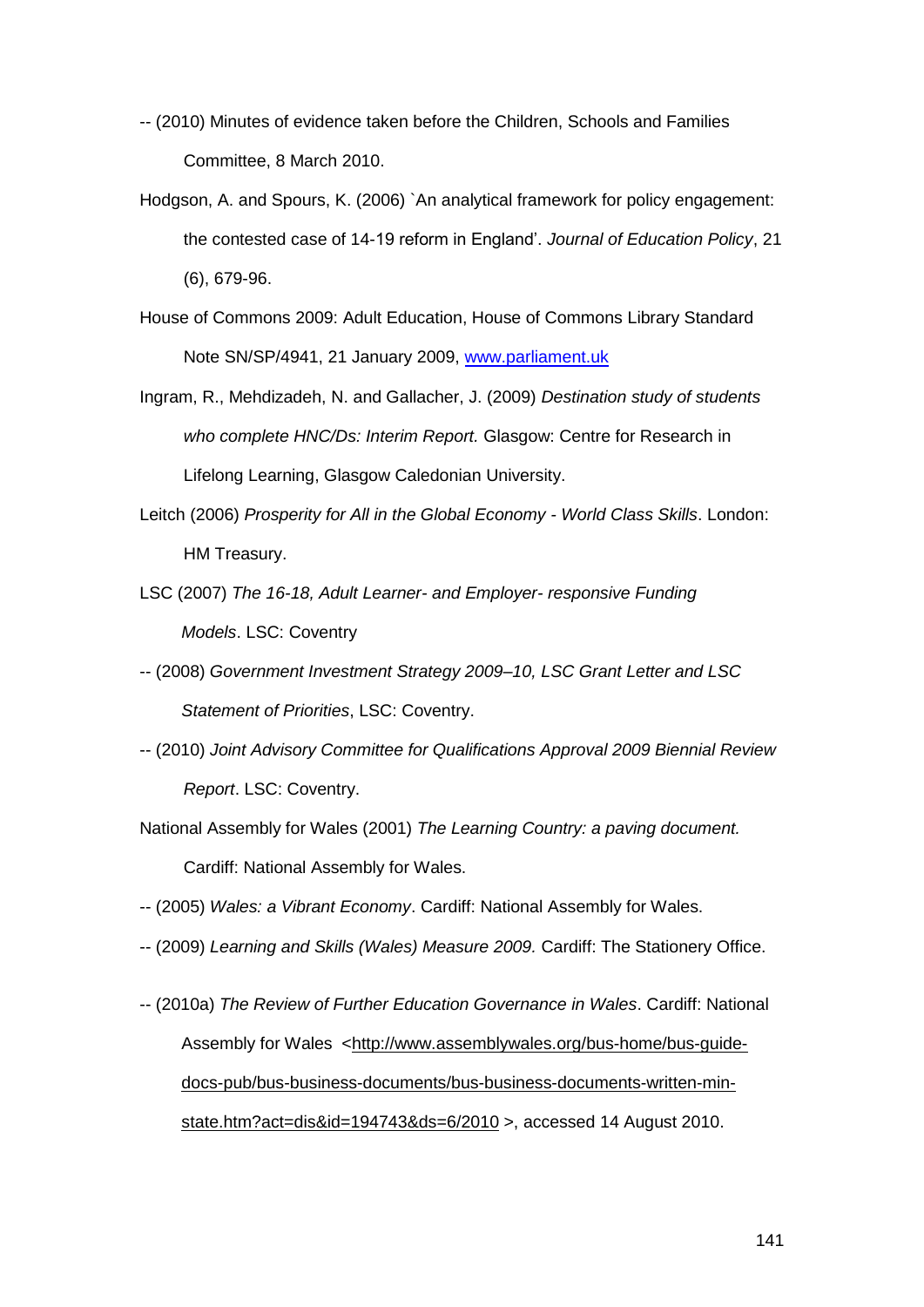-- (2010b) *The Review of Higher Education Governance in Wales*, Cardiff: National Assembly for Wales [<http://www.assemblywales.org/bus-home/bus-guide](http://www.assemblywales.org/bus-home/bus-guide-docs-pub/bus-business-documents/bus-business-documents-written-min-state.htm?act=dis&id=194741&ds=6/2010)[docs-pub/bus-business-documents/bus-business-documents-written-min](http://www.assemblywales.org/bus-home/bus-guide-docs-pub/bus-business-documents/bus-business-documents-written-min-state.htm?act=dis&id=194741&ds=6/2010)[state.htm?act=dis&id=194741&ds=6/2010>](http://www.assemblywales.org/bus-home/bus-guide-docs-pub/bus-business-documents/bus-business-documents-written-min-state.htm?act=dis&id=194741&ds=6/2010) , accessed 14 August 2010.

New York Times (2009) *In Saving Jobs, Mixed Efforts in EU*, New York [<http://www.nytimes.com/2009/10/23/business/global/23rglobaleur.html?\\_r=1&](http://www.nytimes.com/2009/10/23/business/global/23rglobaleur.html?_r=1&scp=1&sq=Proact&st=nyt) [scp=1&sq=Proact&st=nyt>](http://www.nytimes.com/2009/10/23/business/global/23rglobaleur.html?_r=1&scp=1&sq=Proact&st=nyt) , accessed 14 August 2010.

- Osborne, M. and Turner, E. (2002) `Private Training Providers in Scotland". *Journal of Vocational Education and Training,* 54 (2) 267-94.
- Ozga, J. (2000) *Policy Research in Education Settings: contested terrain*. Buckingham: Open University Press.
- Parry, G. (2009) 'Higher education, further education and the English Experiment.' *Higher Education Quarterly,* 63 (4) 322-42.
- Raffe, D. (2007) "Learning from "home international" comparisons: 14-19 policy across the United Kingdom" in D. Raffe and K. Spours (eds) *Policy-making and policy learning in 14-19 education.* London: Institute of Education, University of London Bedford Way Papers.
- Raffe, D., Gallacher, J. and Toman, N. (2008) "The Scottish Credit and Qualifications Framework: lessons for the European Qualifications Framework. *European Journal of Vocational Training,* 42, 59-69.
- Raffe, D. and Spours, K. (eds) (2007) *Policy-making and policy learning in 14-19 education.*  London: Institute of Education, University of London Bedford Way Papers.
- Scottish Executive (2005) *Lifelong learning partners: Scotland's schools and colleges building the foundation of a lifelong learning society – a guide to schools, colleges and local authorities*. Edinburgh: Scottish Executive.
- Scottish Funding Council (2009) *Corporate Plan 2009-12.* Edinburgh: Scottish Funding Council.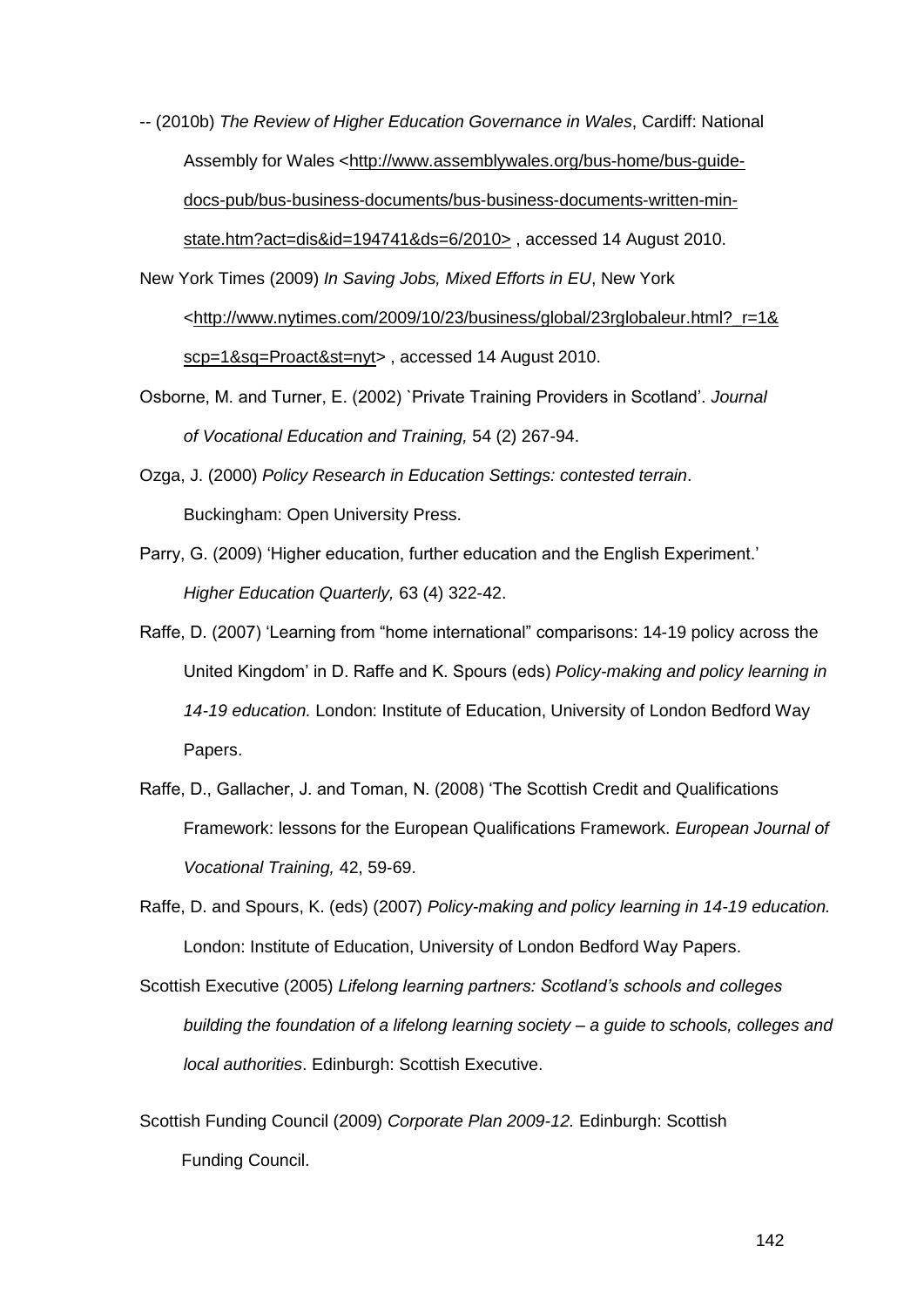- -- (2010a) *Learning for All: fourth update on measures of success.* Edinburgh: Scottish Funding Council.
- -- (2010b) *Infact Database.* Edinburgh: Scottish Funding Council, available on-line at <http://www.sfc.ac.uk/infact/>, accessed on 14 April 2010.
- Scottish Government (2010) *Students in Higher Education at Scottish Institutions 2008-09.* Edinburgh: Scottish Government.
- Scottish Parliament (2002) *Enterprise and Lifelong Learning Committee: 9th Report. Final report on Lifelong Learning*. SP Paper 679. Edinburgh: The Stationery Office.
- Skills Development Scotland (2010) *National Training Programme Statistics*. [http://www.skillsdevelopmentscotland.co.uk/knowledge/reports/national](http://www.skillsdevelopmentscotland.co.uk/knowledge/reports/national-training-programmes-statistics.aspx)[training-programmes-statistics.aspx](http://www.skillsdevelopmentscotland.co.uk/knowledge/reports/national-training-programmes-statistics.aspx) (accessed 15 September 2010).
- Statistical Directorate (2009a) *Schools' Census 2010; Final Results.* Cardiff: WAG [<http://wales.gov.uk/docs/statistics/2010/100629sdr982010v3en.pdf>](http://wales.gov.uk/docs/statistics/2010/100629sdr982010v3en.pdf), accessed 14 August 2010.
- -- (2009b) *Further Education, Work-based Learning and Community Learning in Wales 2007/8.* Cardiff:

WAG.[<http://wales.gov.uk/docs/statistics/2009/091217sdr2052009en.pdf>](http://wales.gov.uk/docs/statistics/2009/091217sdr2052009en.pdf), accessed 14 August 2010.

-- (2010) *Further Education, Work-based Learning and Community Learning, 2008/09 and 2009/10 (early figures),* Cardiff: WAG. [<http://wales.gov.uk/topics/statistics/headlines/post16education2010/100422/?l](http://wales.gov.uk/topics/statistics/headlines/post16education2010/100422/?lang=en) [ang=en>](http://wales.gov.uk/topics/statistics/headlines/post16education2010/100422/?lang=en) , accessed 14 August 2010.

Working Group on 14-19 Reform (2004) *Final Report of the Working Group on 14-19 Reform*. London: DfES.